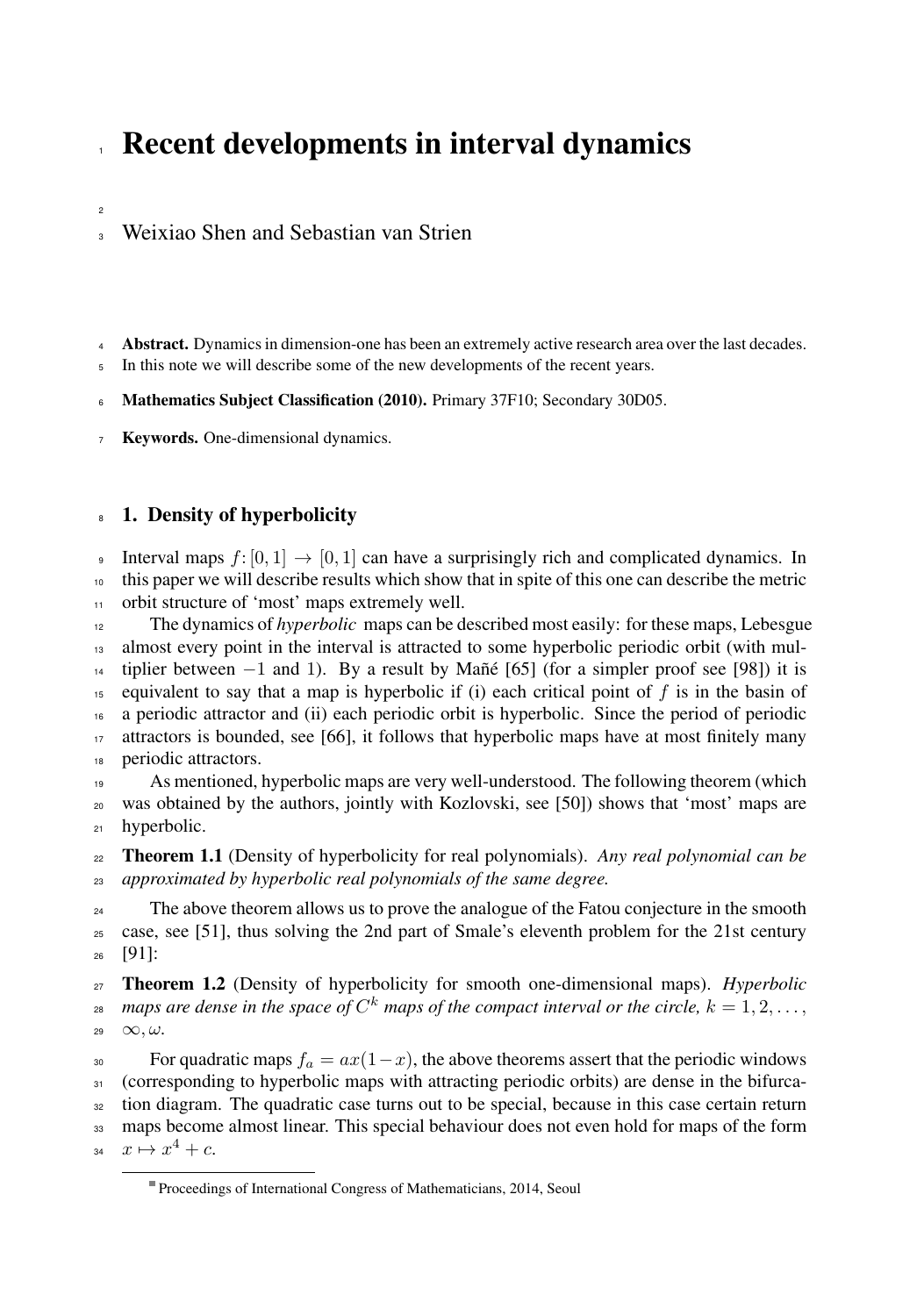

Figure 1.1. The Feigenbaum diagram

 The problem of density of hyperbolicity in dimension-one has been considered since the 1920's. Indeed:

<sup>37</sup> • Fatou stated the analogue of this problem in the context of rational maps on the Riemann sphere as a conjecture in the 1920's, see [33, page 73] and also [67, Section 4.1].

<sup>39</sup> • Smale gave this problem 'naively' as a thesis problem in the 1960's, see [90].

 $\bullet$  **In** 1971, Jakobson proved that the set of hyperbolic maps is dense in the  $C<sup>1</sup>$  topology, see [43].

 $\bullet$  In the mid 1990's, the conjecture was solved in the quadratic case  $x \mapsto ax(1-x)$  in a major breakthrough by Lyubich [61] and independently also by Graczyk and Świątek, [36] and [37].

 *•* In 2000, Blokh and Misiurewicz [15] considered the problem of density of hyperbolicity  $\frac{1}{46}$  in the  $C^2$  topology, and were able to obtain a partial result.

 $\bullet$  A few years later, Shen [87] proved  $C^2$  density of hyperbolic maps.

 Note that every hyperbolic map satisfying a mild transversality condition, namely that no critical point is eventually mapped onto another critical point, is *structurally stable*. So density of hyperbolicity implies that structural stable maps are dense.

 1.1. Density of hyperbolicity within a large space of real transcendental map. Density of hyperbolicity also holds within classes of much more general maps, for example within the famous Arnol'd family and within the space of trigonometric polynomials. Indeed it was shown by the second author in a joint paper with Rempe, see [79], that

Theorem 1.3. *Density of hyperbolicity holds within the following spaces:*

 1. *real transcendental entire functions, bounded on the real line, whose singular set is finite and real;*

58 2. transcendental functions  $f: \mathbb{C} \setminus \{0\} \to \mathbb{C} \setminus \{0\}$  that preserve the circle and whose  $s_9$  *singular set (apart from*  $0, \infty$ ) *is contained in the circle.*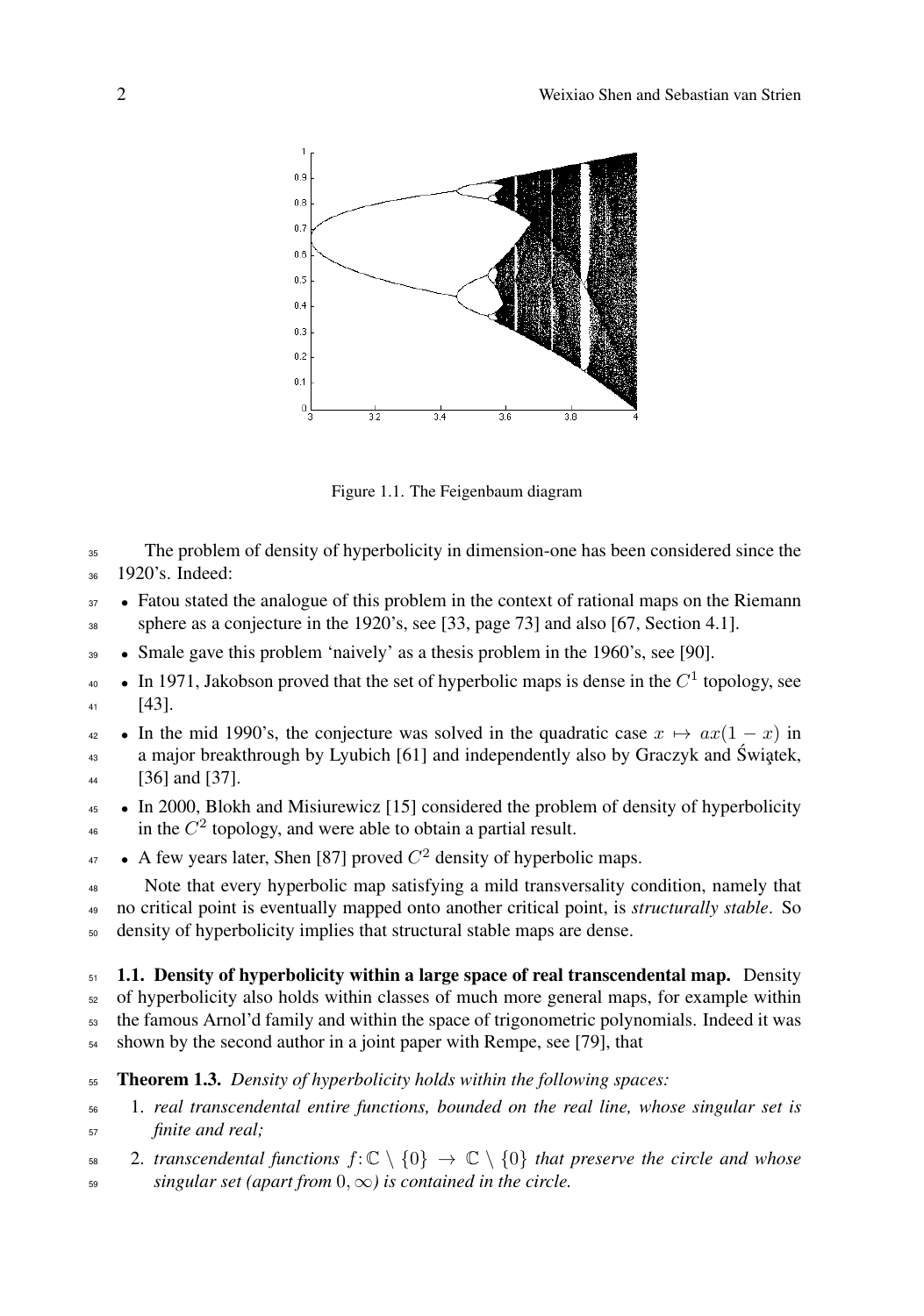Recent developments in interval dynamics 3

<sup>60</sup> In [79] also a number of other open problems are solved, including a number of con-<sup>61</sup> jectures of behaviour de Melo, Salomão and Vargas [29]. In this paper density of (real)  $62$  hyperbolicity is also established replacing in assumption (1) the boundedness condition by a 63 sector condition.

## $64$  1.2. Hyperbolicity is dense within generic one-parameter families of one-dimensional 65 maps.

<sup>66</sup> Theorem 1.4 (Hyperbolicity is dense within generic families). *For any generic family*  $\mathfrak{g}_{t}$  { $g_{t}$ } $_{t\in[0,1]}$  *of smooth intervals maps (generic, in the sense of Baire), the following prop-*<sup>68</sup> *erties hold:*

 $\bullet$  **•** *the number of critical points of each of the maps*  $q_t$  *is bounded;* 

<sup>70</sup> *• the set of parameters t for which all critical points of g<sup>t</sup> are in basins of periodic at-*<sup>71</sup> *tractors, is open dense.*

 The proof of this result follows easily from the theorems in the previous subsection, see [99]. On the other hand, as is shown in the same paper, it is easy to construct a real analytic 74 one-parameter family  $f_t$ ,  $t \in [0, 1]$  of polynomials so that none of the polynomials in this family are hyperbolic:

<sup>76</sup> Theorem 1.5 (A family of cubic maps with robust chaos). *There exists a real analytic one-* $\pi$  *parameter family* { $f_t$ } *of interval maps (consisting of cubic polynomials) so that*  $f_t$  *has*  $\pi$ <sup>8</sup> *no periodic attractor for any*  $t \in [0, 1]$ *, and so that not all maps within this family are* <sup>79</sup> *topologically conjugate.*

<sup>80</sup> 1.3. Density of hyperbolicity for more general maps. Density of hyperbolicity is false in  $\frac{81}{100}$  dimension  $\geq 2$ . For a list of related interesting questions concerning the higher dimensional <sup>82</sup> case, see [77].

<sup>83</sup> The situation for rational maps on the Riemann sphere may well be more hopeful. In that 84 context one has the following well-known conjecture, going back to Fatou:

<sup>85</sup> Conjecture 1.6 (Density of hyperbolicity for rational maps). *Hyperbolic maps are dense* <sup>86</sup> *within this space of rational maps of degree d on the Riemann sphere.*

87 In [64] it was shown that this conjecture follows from

<sup>88</sup> Conjecture 1.7. *If a rational map carries a measurable invariant line field on its Julia set,* <sup>89</sup> *then it is a Lattès map.*

<sup>90</sup> More about this conjecture and related results can be found in [67]. In [50, 86] and finally  $91 \quad [52]$  it was shown that real polynomials (acting on  $\mathbb{C}$ ) do not carry such invariant line fields.

92 Moreover, real polynomials have Julia sets which are locally connected, see [26, 50, 52, 55].

<sup>93</sup> In [80] it was shown that, under some mild assumptions, real transcendental maps also do 94 not carry invariant line fields.

<sup>95</sup> Interestingly, any rational map on the Riemann sphere such that the multiplier of each <sup>96</sup> periodic orbit is real, either has a Julia set which is contained in a circle (or line) or is a Lattès

<sup>97</sup> map, see [32].

98 1.4. Strategy of the proof: local versus global perturbations. Density of hyperbolicity 99 means that given a map f one can find a map q so that q is hyperbolic and so that  $q -$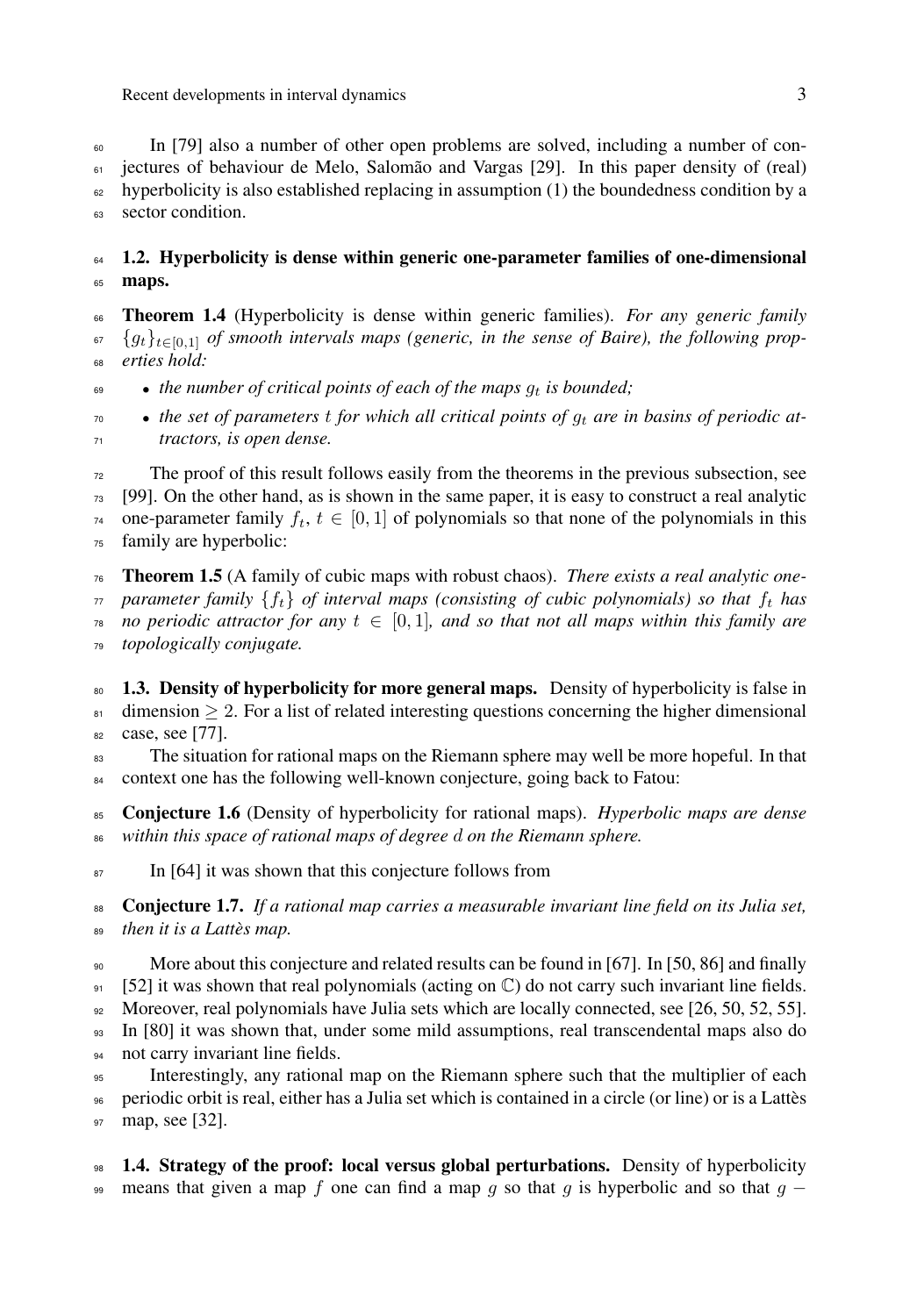$f$  is 'small' in the  $C^k$  topology. It is tempting to consider the setting where *g* is a local 101 perturbation of f. The purpose would then be to find a small 'bump' function  $h$  so that  $g = f + h$  becomes hyperbolic. The difficulty with this approach is that orbits will pass <sup>103</sup> many times through the support of the bump function. Pugh's approach in his proof of the <sup>104</sup> *C*<sup>1</sup> closing lemma, is to find a suitable neighbourhood *U* of *x* so that the first return of *x* to  $105$  *U* is not too close to the boundary of *x*. In this way he is able to construct a function *h* whose 106 support is in U, which creates a new fixed point of the first return of  $q = f + h$  to U, in such <sup>107</sup> a manner that *h* is  $C^1$  close to zero. A related approach was used successfully in [43] to prove density of hyperbolicity in the  $C^1$  topology, and in [15] for the  $C^2$  topology, but with 109 added assumptions on the dynamics of f. In [87], this approach was used in the case when <sup>110</sup> one has a 'lot of Koebe space' while in the 'essentially bounded geometry' the proof relied <sup>111</sup> on rigidity (in the sense described below). This rigidity approach also is the key ingredient <sup>112</sup> in the proof of Theorem 1.1. As there is a great deal of evidence that local perturbations <sup>113</sup> cannot be used to prove density of hyperbolicity in general, we discuss rigidity extensively <sup>114</sup> in the next section.

115 1.5. Strategy of the proof: quasi-symmetric rigidity. Consider the following situation. Take a family of real quadratic maps  $f_c(z) = z^2 + c$ . To prove density of hyperbolicity we need to prove that there exists no interval of parameters  $[c', c'']$  so that each map  $f_c$ with  $c \in [c', c']$  is non-hyperbolic. Sullivan showed that this follows from quasi-symmetric 119 rigidity of any non-hyperbolic map  $f_c$ . Here  $f_c$  is called *quasi-symmetrically rigid* if the <sup>120</sup> following property holds:

121 If  $f_{\tilde{c}}$ ,  $f_{\hat{c}}$  are topologically conjugate to  $f_c$ , then  $f_{\tilde{c}}$ ,  $f_{\hat{c}}$  are quasi-symmetrically <sup>122</sup> conjugate.

Here, as usual, a homeomorphism  $h: [0, 1] \rightarrow [0, 1]$  is called *quasi-symmetric* (often abbreviated as  $qs$ ) if there exists  $K < \infty$  so that

$$
\frac{1}{K} \le \frac{h(x+t) - h(x)}{h(x) - h(x-t)} \le K
$$

123 for all  $x - t, x, x + t \in [0, 1]$ . By results about quasi-conformal maps (specifically the 124 Measurable Riemann Mapping Theorem) it follows that the set of parameters  $\tilde{c}$  so that  $f_{\tilde{c}}$  is topologically conjugate to  $f_c$  is either a single point or an open interval  $I(f_c)$ . Since  $I(f_c)$  is <sup>126</sup> also a closed set (this follows from some basic kneading theory), the fact that  $I(f_c)$  and its 127 complement are both non-empty gives a contradiction unless  $I(f_c)$  is a single point.

 This argument does not go through directly for real polynomial maps with more than one critical point, but using related arguments, one still obtains that quasi-symmetric rigidity implies density of hyperbolicity, see [50, Section 2]. In the case of real analytic maps the 131 argument to prove density of hyperbolicity is more subtle, see [51].

#### 132 2. Quasi-symmetric rigidity

<sup>133</sup> As remarked in the previous section, all current proofs of density of hyperbolicity rely on <sup>134</sup> quasi-symmetric rigidity. The most general form can be found in [25], and states: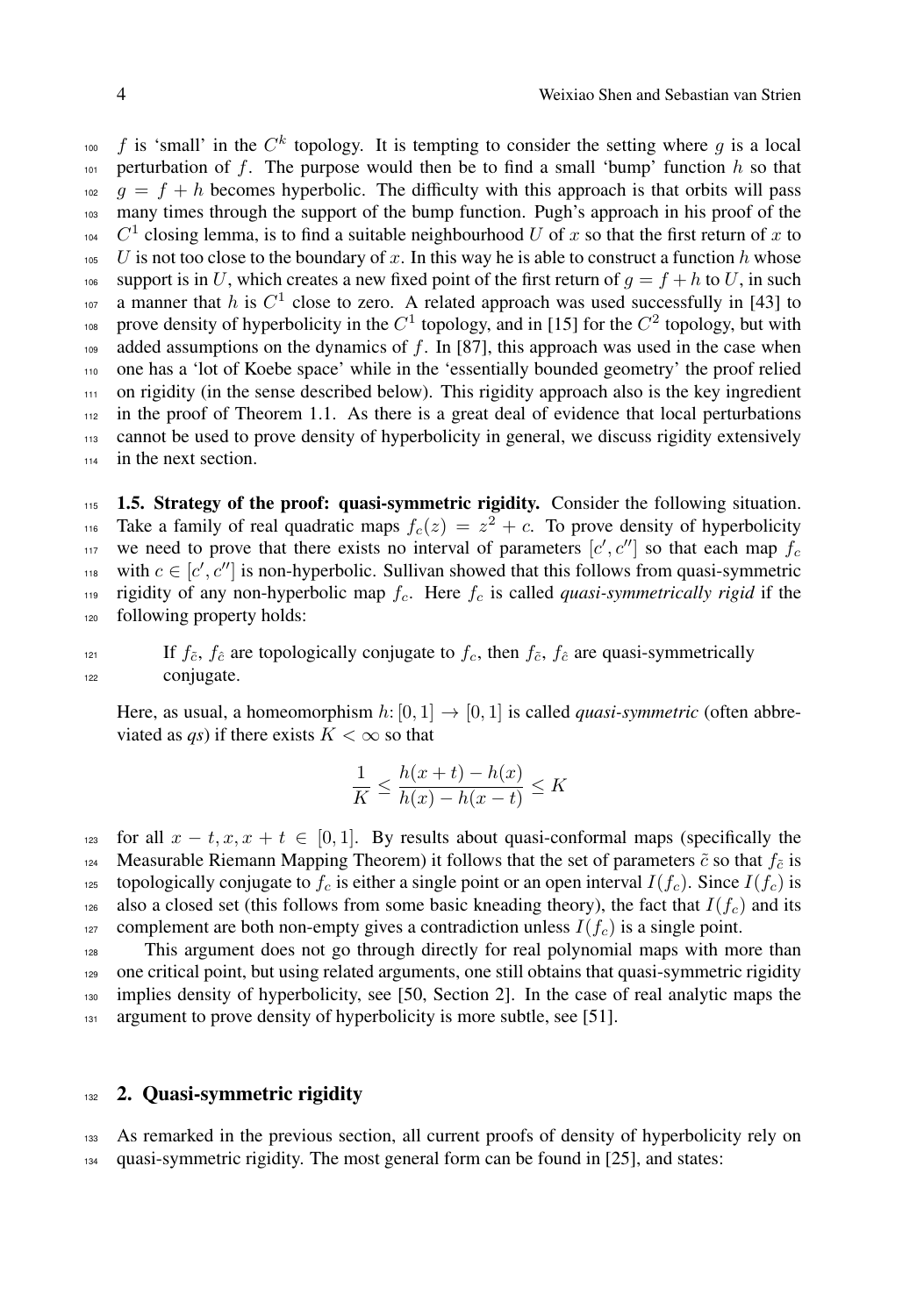**135 Theorem 2.1** (Quasi-symmetric rigidity). Assume that  $f, g: [0, 1] \rightarrow [0, 1]$  are real analytic <sup>136</sup> and topologically conjugate. Alternatively, assume that  $f, g: S^1 \rightarrow S^1$  are topologically *conjugate and that f and g each have at least one critical point or at least one periodic point. Moreover, assume that the topologically conjugacy is a bijection between*

(1) *the set of critical points and the order of corresponding critical points is the same;*

(2) *the set of parabolic periodic points.*

*Then the conjugacy between f and g is quasi-symmetric.*

 The proof of this theorem builds on the machinery developed in [50]. This paper was written jointly by the authors and Kozlovski; it developed many of the key ingredients re-<sup>144</sup> quired to prove density of hyperbolicity, see [51]. Theorem 2.1 is an extension of these results, and was obtained jointly by Clark and the 2nd author, and uses all of the technology 146 from [51], but also extends ideas from [56].

 Indeed, when  $f, g$  are real analytic, then we will use the fact that these maps have holo-148 morphic extensions to small neighbourhoods of  $[0, 1]$ . Nevertheless, in [25] we prove the analogous result when f and g are merely  $C^3$  maps, under some weak additional assump- tions; in this case we will use that  $f, g$  have asymptotically holomorphic extensions near  $151 \quad [0, 1]$ , but will need to deal with the fact that high iterates of f and q are not necessarily close to holomorphic.

 It is not hard to see that if conditions (1) or (2) in the previous theorem are not satisfied, then the maps are not even necessarily Hölder conjugate.

Special cases of this theorem we known before: Lyubich [61] and Graczyk & Świątek [37] proved this result for real quadratic maps. As we will see their method of proof in <sup>157</sup> the quadratic case does not work if the degree of the map is  $> 2$ . For the case of real polynomials with only real critical points (of even order), this theorem was proved in [50]. For maps which are real analytic, it was shown in [87, Theorem 2, page 345] that there <sup>160</sup> exists a qs-conjugacy *restricted to*  $\omega(c)$  under the additional assumptions that the maps have no neutral periodic points, only non-degenerate critical points and have *'essentially bounded* <sup>162</sup> *geometry'*. For covering maps of the circle (of degree  $\geq$  2) with one-critical point a global qs-conjugacy was constructed under the additional assumption that  $\omega(c)$  is non-minimal and <sup>164</sup> have no neutral periodic points, see [56]. When  $\omega(c)$  is minimal, a qs-conjugacy restricted 165 to  $\omega(c)$  was constructed in [56].

 For circle maps without periodic points, it is known that any two analytic critical circle homeomorphisms with one critical point, with the same irrational rotation number and the <sup>168</sup> same order of the critical points are  $C^1$ -smoothly conjugate, see [47] (their work builds on earlier work of de Faria, de Melo and Yampolsky on renormalisation and in a recent paper was generalised to the smooth case, [39]). In ongoing work, Clark and the 2nd author are aiming to show that the methods in 2.1 can be extended to the case of circle homeomorphisms <sup>172</sup> with several critical points. Note that the presence of critical points is necessary for circle <sub>173</sub> homeomorphisms, because for circle diffeomorphisms the analogous statement is false. In- deed, otherwise one can construct maps for which some sequence of iterates has *almost a saddle-node fixed point*, resulting in larger and larger passing times near these points. This phenomenon is also referred to as *a sequence of saddle-cascades*. It was used by Arnol'd and Herman to construct examples of diffeomorphisms of the circle which are conjugate to irrational rotations, but where the conjugacy is neither absolutely continuous, nor qs and for which the map has no  $\sigma$ -finite measures, see [40] and also Section I.5 in [30]. In the diffeo-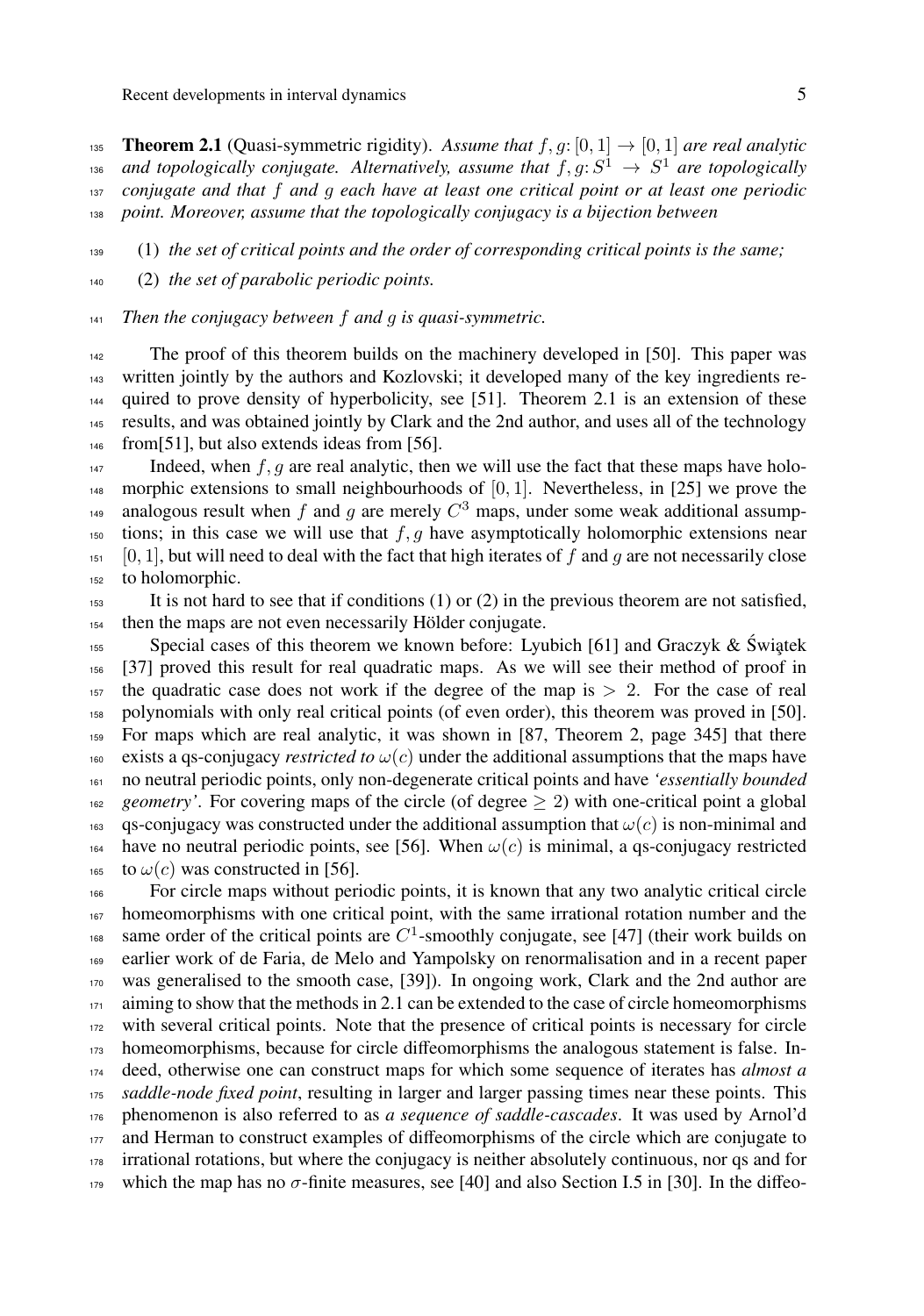- morphic case, to get *qs* or  $C^1$  one needs assumptions on the rotation number (to avoid these 181 sequences of longer and longer saddle-cascades).
- In general, one cannot expect  $C^1$ , because having a  $C^1$  conjugacy implies that corre-<sup>183</sup> sponding periodic orbits have the same multiplier.
- <sup>184</sup> We should also remark that there are also analogues of these theorems for polynomials  $\frac{1}{185}$  in  $\mathbb{C}$ , but then one must assume that f is only finitely renormalizable, see for example [52], <sup>186</sup> but also see [24].
- $187$  2.1. Applications of quasi-symmetric rigidity. Quasi-symmetric rigidity is a crucial step <sup>188</sup> towards proving the following types of results:
- <sup>189</sup> (1) hyperbolicity is dense, see subsection 1.5.
- <sup>190</sup> (2) within certain families of maps, conjugacy classes are connected, see Theorems A and  $191$  2.2 in [21].
- 192 (3) monotonicity of entropy; for families such as  $[0, 1] \ni x \mapsto a \sin(\pi x)$ , see Section 3.

193 2.2. Complex box mappings. It turns out to be rather convenient to show quasi-symmetric <sup>194</sup> rigidity by using extensions to the complex plane. This approach is rather natural, as a quasi-<sup>195</sup> symmetric homeomorphism on the real line is always the restriction of a quasi-conformal <sup>196</sup> homeomorphism on the complex plane. More precisely, the idea is to construct an extension 197 of the first return map to some interval, to the complex plane as a 'complex box mapping', see Figure 2.1 in the multimodal case. Roughly speaking, this is a map  $F: U \to V$  so that each 199 component of  $U$  is mapped as a branched covering onto a component of  $V$ , and components <sup>200</sup> of *U* are either compactly contained in a component of *V* or they are equal to such a compo-<sub>201</sub> nent. Components of  $F^{-n}(V)$  are called *puzzle pieces*. We also require (roughly speaking)  $202$  that *F* is unbranched near the boundary of *U* (slightly more precisely, that there exists an annulus neighbourhood *A* of  $\partial V$  so that  $F: F^{-1}(A) \to A$  is an unbranched covering and so 204 thatmod  $(A)$  is universally bounded from below). If one has such numerical bounds, then  $F$ <sup>205</sup> is said to have *complex bounds*. The existence of these complex bounds was first proved by <sup>206</sup> Sullivan for certain unimodal maps. The general unimodal case was dealt with in [55] and <sup>207</sup> somewhat later in [35] and [60]. Later this was extended to the multimodal case for certain <sup>208</sup> maps in [92] and more generally in [87]. The most general result appears in a joint paper <sup>209</sup> of the 2nd author with Clark and Trejo [26]. In that paper complex bounds are associated to any real analytic interval map. In fact, even in the  $C<sup>3</sup>$  case complex bounds are constructed  $_{211}$  in that paper, but in the smooth case the map  $F$  is only asymptotically holomorphic.

<sup>212</sup> We should note that in the non-renormalisable real-analytic case one obtains complex bounds at arbitrary deep levels, as soon as one has a complex box mapping. That this is the case follows from the construction of the enhanced nest (discussed in the next subsection) and an interesting lemma due to Kahn and Lyubich, see [45]. This tool is about pulling back a thin annulus, and shows that the modulus of the pullback of this annulus is much better <sup>217</sup> than one might expect. In the real case, one can simplify and strengthen the statement and proof of Kahn and Lyubich's result as follows, see [52, Lemma 9.1]:

**Lemma 2.2** (Small Distortion of Thin Annuli). *For every*  $K \in (0,1)$  *there exists*  $\kappa > 0$ *such that if*  $A \subset U$ ,  $B \subset V$  *are simply connected domains symmetric with respect to the real line,*  $F: U \rightarrow V$  *is a real holomorphic branched covering map of degree D with all critical points real which can be decomposed as a composition of maps*  $F = f_1 \circ \cdots \circ f_n$  *with all maps f<sup>i</sup> real and either real univalent or real branched covering maps with just one critical*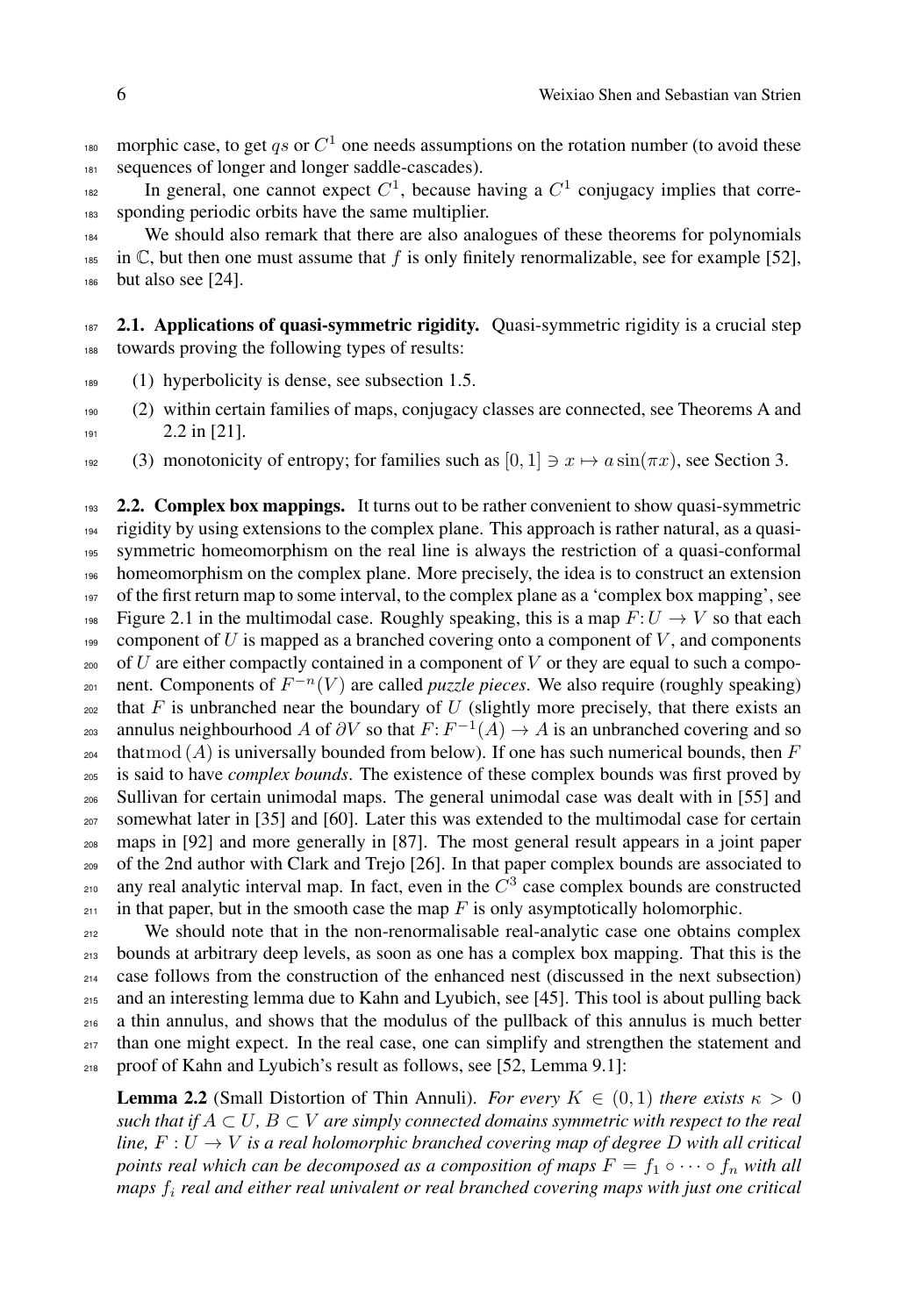

Figure 2.1. A box mapping.

*point, the domain* A *is a connected component of*  $f^{-1}(B)$  *symmetric with respect to the real line and the degree of*  $F|_A$  *is d, then* 

$$
\mod(U-A) \ge \frac{K^D}{2d} \min\{\kappa, \mod(V-B)\}.
$$

 $2.3$ . How to prove quasi-symmetric rigidity? Consider the complex box mappings asso-<sup>220</sup> ciated to two conjugate maps. To show that the conjugacy is quasi-symmetric one proceeds <sup>221</sup> as follows:

- (1) Define a sequence of puzzle pieces  $U_{n_i}$  called the **enhanced nest**, so that there exists *k<sub>i</sub>* for which  $F^{k(i)}: U_{n_{i+1}} \to U_{n(i)}$  is a branched covering map with degree bounded <sup>224</sup> by some universal number *N*. This enhanced nest is chosen so that it transfers geomet-<sup>225</sup> ric information rather eciently from small scale to large scale, but so that the degree of  $F^{k(i)}: U_{n_{i+1}} \to U_{n(i)}$  remains universally bounded. This enhanced nest was one <sup>227</sup> of the main new ingredients in [50]. It turns out that the post-critical sets do not come <sup>228</sup> close to the boundary of the puzzle pieces in the enhanced nest, which implies that the puzzle pieces have uniformly bounded shape. Another important property of the enhanced nest is that decaying geometry and bounded geometry alternate quite regularly  $_{231}$  in the nest, which was used in [58] to study the Hausdorff dimension of Cantor attrac- $232$  tors. The enhanced nest construction is also used for example in [26, 52, 75, 78, 94].
- <sup>233</sup> (2) In fact, if the interval maps extend to a holomorphic map on a neighbourhood of the <sup>234</sup> real line, then one can partially define a quasi-conformal conjugacy near critical points, <sup>235</sup> and then spread the definition to the whole complex plane fairly easily. This method <sup>236</sup> was called the *spreading principle* in [50].
- $237$  (3) Because of the spreading principle mentioned above, it then suffices to construct a <sup>238</sup> partial-conjugacy on a puzzle piece in the enhanced nest which is 'natural on the <sup>239</sup> boundary'. Given the above, this can easily be done using the *QC-criterion* from the appendix of  $[50]$ . and bounded shape of the puzzle pieces (bounded shape is very easy to derive from complex bounds, see [52, Section 10]). One can also proceed as in [5]. Our QC criterion was a variation of Heinonen-Koskela's theorem [42]. This theo-<sup>243</sup> rem and its variations were used to prove rigidity result previously in [34, 41, 56, 83? <sup>244</sup> ], where in the last work, the author explicitly stated that a bounded shape property of <sup>245</sup> puzzle pieces implies rigidity for non-renormalizable unicritical maps.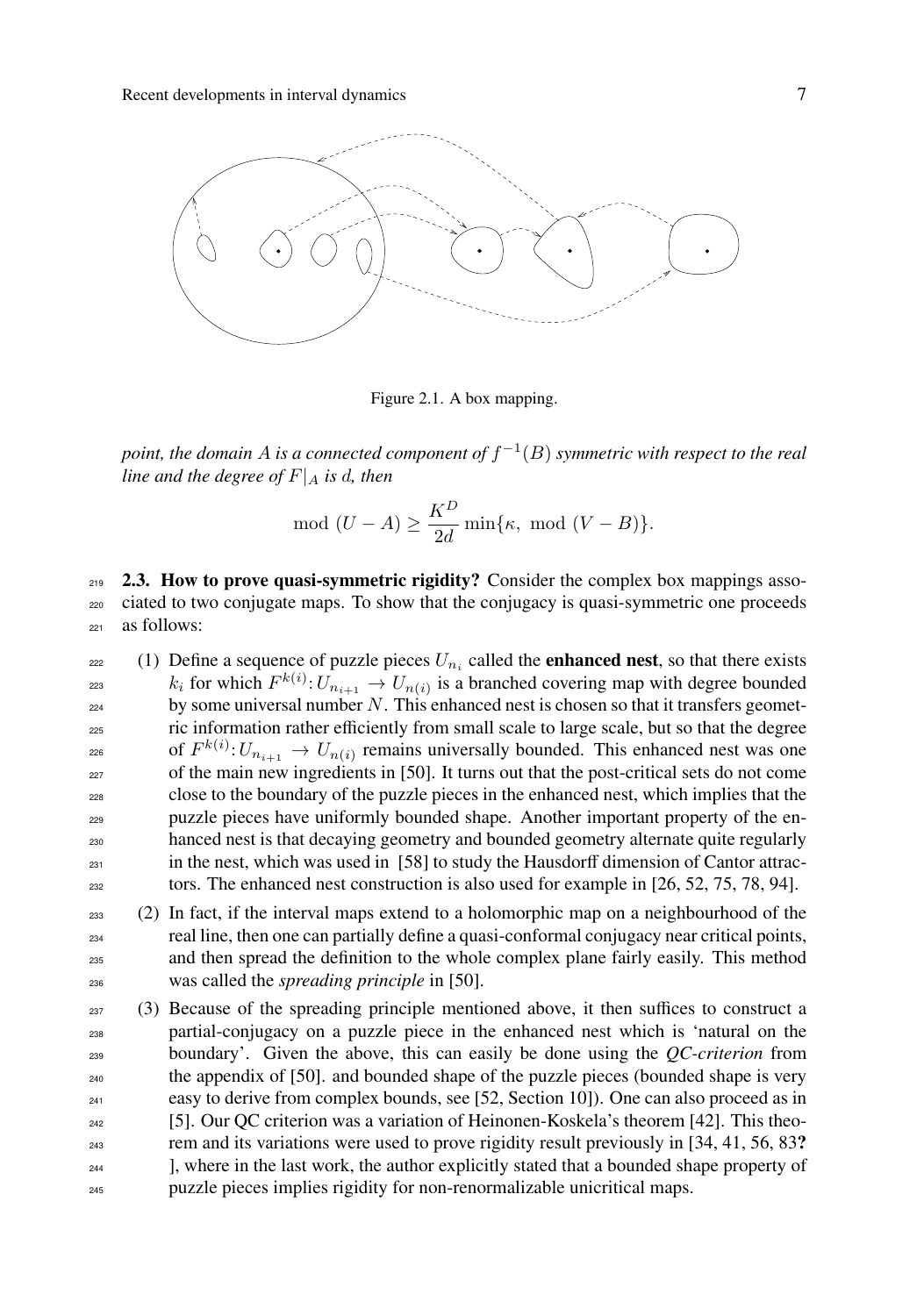<sup>246</sup> It is of course conceivable that one can prove quasi-symmetric rigidity using entirely real <sup>247</sup> methods. This hinges on questions of the following type:

 **Question 2.3.** *Consider the space A of maps of the form*  $z \mapsto |z|^d + c$  *where*  $d > 1$  *is not necessarily an integer and where c is real. Does one have quasi-symmetric rigidity for maps within the space A? Are two topologically conjugate maps in A without periodic attractors (or both critically finite) necessarily the same?*

<sup>252</sup> One of the difficulties with such a real approach is that it is not so easy to know how <sup>253</sup> to use the information that the exponent *d* is fixed within the family  $\mathcal{A}$ : the exponent is not 'visible' in the real line. On the other hand, if *d* is an even integer, and  $z \mapsto z^d + c$ , then of 255 course the local degree of the map at  $0$  is different for different values of  $d$ . Without fixing  $_{256}$  the degree *d* the answer to the question above is definitely negative. An affirmative answer <sup>257</sup> to the above question would imply density of hyperbolicity and monotonicity of entropy in <sup>258</sup> this family.

#### <sup>259</sup> 3. Monotonicity of entropy

<sup>260</sup> In the late 70's, the following question attracted a lot of interest: does the topological entropy <sup>261</sup> of the interval map  $x \mapsto ax(1-x)$  depend monotonically on  $a \in [0, 4]$ ? In the mid 80's this <sup>262</sup> question was solved in the armative:

**263 Theorem 3.1.** *The topological entropy of the interval map*  $x \mapsto ax(1-x)$  *depends mono-*<sup>264</sup> *tonically on*  $a \in [0, 4]$ *.* 

 In the 80's several proofs of this appeared. One of these uses Thurston's rigidity theorem, see [70]. Another proof relies on Douady-Hubbard's univalent parametrisation of hyperbolic components, see [31], and a third proof is due to Sullivan; for a description of these proofs <sup>268</sup> see [30]. All these proofs consider the map  $x \mapsto ax(1-x)$  as a polynomial acting on the complex plane. A rather different method was used by Tsujii, [97]. He showed that periodic orbits bifurcate in the 'right' direction using a calculation on how the multiplier depends on the parameter. Unfortunately, Tsujii's proof also does not work for maps of the form  $z_{\text{72}}$   $z \mapsto |z|^a + c$  with *a* not an integer.

<sup>273</sup> In the early 90's, Milnor (see [69]) posed the more general

<sup>274</sup> Conjecture 3.2 (Monotonicity Conjecture). *The set of parameters within a family of real* <sup>275</sup> *polynomial interval maps, for which the topological entropy is constant, is connected.*

<sup>276</sup> Milnor and Tresser proved this conjecture for cubic polynomials, see [71] (see also  $277$  [28]). Their ingredients are planar topology (in the cubic case the parameter space is two-<sup>278</sup> dimensional) and density of hyperbolicity for real quadratic maps.

<sub>279</sub> A few years ago, Bruin and the 2nd author were able to give a proof of the general case so of this conjecture. More precisely, given  $d \geq 1$  and  $\epsilon \in \{-1, 1\}$ , consider the space  $P^d_{\epsilon}$  of <sup>281</sup> real polynomials  $f: [0, 1] \rightarrow [0, 1]$  of fixed degree *d* with  $f(\{0, 1\}) \subset \{0, 1\}$ , with all critical 282 points in  $(0, 1)$  and with the first lap orientation preserving if  $\epsilon = 1$  and orientation reversing 283 if  $\epsilon = -1$ . We call  $\epsilon$  the *shape* of f. In [21] we proved the general case:

**Theorem 3.3** (Monotonicity of Entropy). *For each integer*  $d \geq 1$ *, each*  $\epsilon \in \{-1, 1\}$  *and each*  $c \geq 0$ *,* 

$$
\{f \in P_{\epsilon}^d; h_{top}(f) = c\}
$$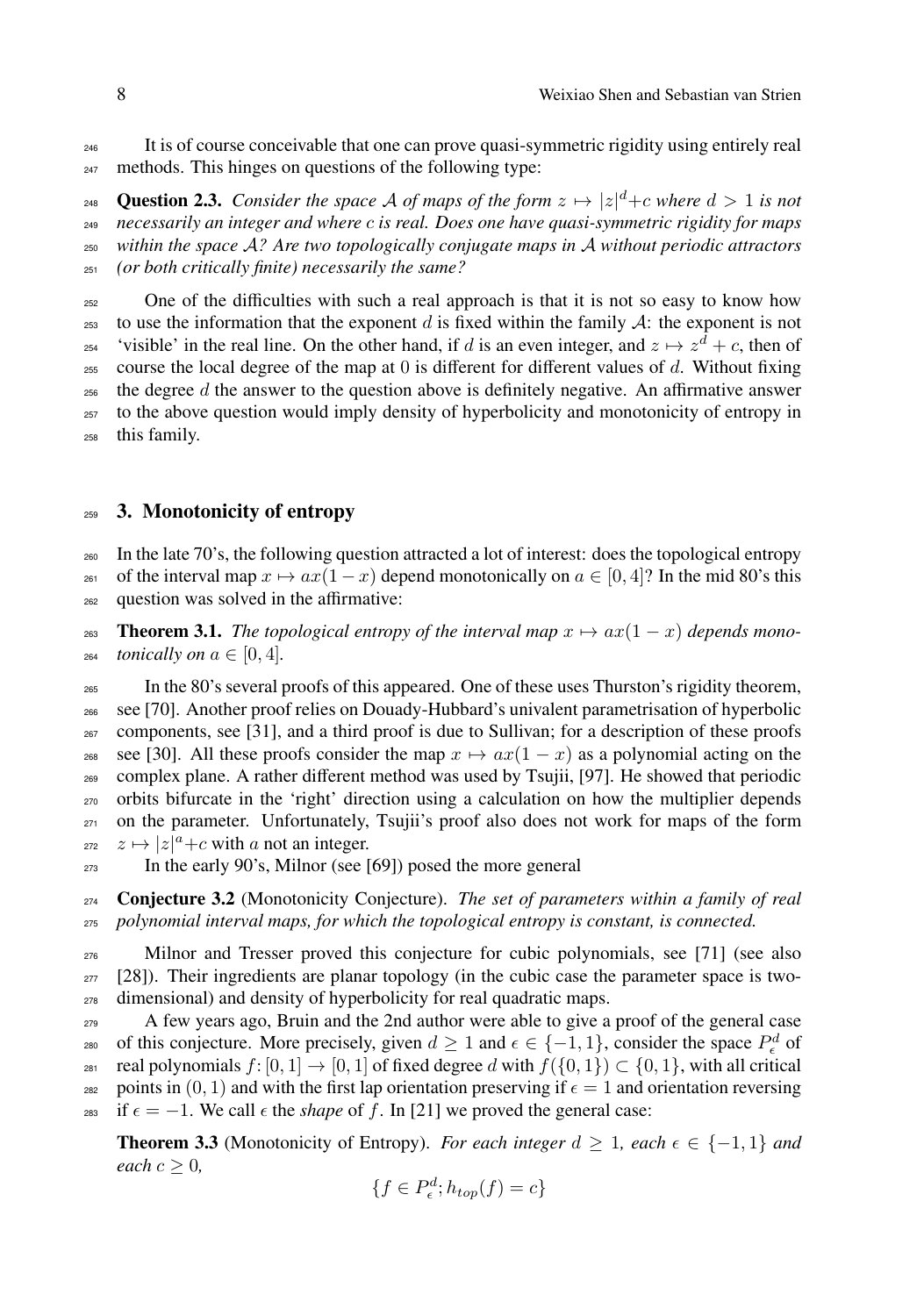#### <sup>284</sup> *is connected.*

 $_{285}$  The proof in [21] also shows that the set of maps in  $P_{\epsilon}^{d}$  with the same kneading sequence is connected and gives a precise description of the bifurcations that occur when one of the periodic attractors loses hyperbolicity. The main ingredient in the proof is quasi-symmetric rigidity. Recently, Kozlovski announced a simplification of the proof in [21] of this theo-<sup>289</sup> rem (using semi-conjugacies to maps with constant absolute value of the slopes, rather than stunted sawtooth maps).

### $_{291}$  3.1. Non-local connectivity of isentropes and non-monotonicity in separate variables.

<sup>292</sup> It is possible to parametrize the family  $P^d$  by critical values. The following example shows <sup>293</sup> that it is not true that topological entropy depends monotonically on each of these parameters.  $\sum_{a=1}^{294}$  Define  $f_{a,b}(x)=2ax^3-3ax^2+b$  for  $a=b+0.515$ . This cubic map has critical points 0 295 and 1 and critical values  $f(0) = b$ , and  $f(1) = b - a = 0.515$ . It is shown in [21] that there 296 are values of *b* such that the map  $a \mapsto h_{top}(f_{a,b})$  is not monotone.

Related to this, it is shown in [22] that isentropes in  $P^d$ , when  $d \geq 5$  are not locally connected. It is not known whether isentropes in  $P^3$  or in  $P^4$  are locally connected. For <sup>299</sup> related results and questions, see [100].

#### <sup>300</sup> 4. Measure-theoretical dynamics

We shall now discuss the dynamics of a map  $f : N \to N$ , where  $N = [0, 1]$  or  $S<sup>1</sup>$  from <sup>302</sup> measure-theoretical point of view. Recall that a Borel probability measure *µ* is *invariant* for <sup>303</sup> f if for each Borel set  $A \subset [0, 1]$  we have  $\mu(f^{-1}A) = \mu(A)$ . We say that  $\mu$  is *ergodic* if a Borel set *A* with  $f^{-1}(A) = A$  satisfies either  $\mu(A) = 0$  or  $\mu(A) = 1$ . The basin  $B(\mu)$  of  $\mu$ 305 is the set of points  $x \in [0, 1]$  for which

$$
\frac{1}{n}\sum_{i=0}^{n-1}\delta_{f^i(x)} \to \mu \text{ as } n \to \infty,
$$
\n(4.1)

306 where the convergence is with respect to the weak star topology. If  $B(\mu)$  has positive  $307$  Lebesgue measure, then we say that  $\mu$  is a *physical measure*. Clearly, if O is an attracting periodic orbit, then the averaged Dirac measure  $\mu_O = \frac{1}{\#O} \sum_{p \in O} \delta_p$  is a physical measure. <sup>309</sup> An ergodic *acip*, i.e., an invariant probability measure which is absolutely continuous with 310 respect to the Lebesgue measure, is also a physical measure, by Birkhorff's ergodic theorem.

311 4.1. Typical physical measures. Conjecturally these are the only two types of physical 312 measures for typical interval maps, from measure-theoretical point of view. Indeed, in the 313 major breakthrough [63], Lyubich proved that *within the quadratic family*  $f_a(x) = ax(1$  $x_3$ <sup>4</sup>,  $x$ ),  $1 \le a \le 4$ , for almost every a, either  $f_a$  is hyperbolic or  $f_a$  has an ergodic acip. In an 315 earlier celebrated work [44], Jakobson showed that the set of *a* for which  $f_a$  has an ergodic 316 acip has positive Lebesgue measure.

<sup>317</sup> An analogue of Lyubich's theorem in the multi-critical case is widely open at the mo-318 ment, due to the multi-dimensional feature of the corresponding parameter space. However,  $\alpha$  a generalization to the case of unimodal polynomials of even degree  $d > 2$  is nearly com-<sup>320</sup> pleted. The work [6] extends the result of [62], showing that for any even integer  $d \ge 2$ , and almost every  $a \in [1, 4]$ ,  $f_a(x) = \frac{a}{4}(1 - (1 - 2x)^d)$  either is hyperbolic, or has an ergodic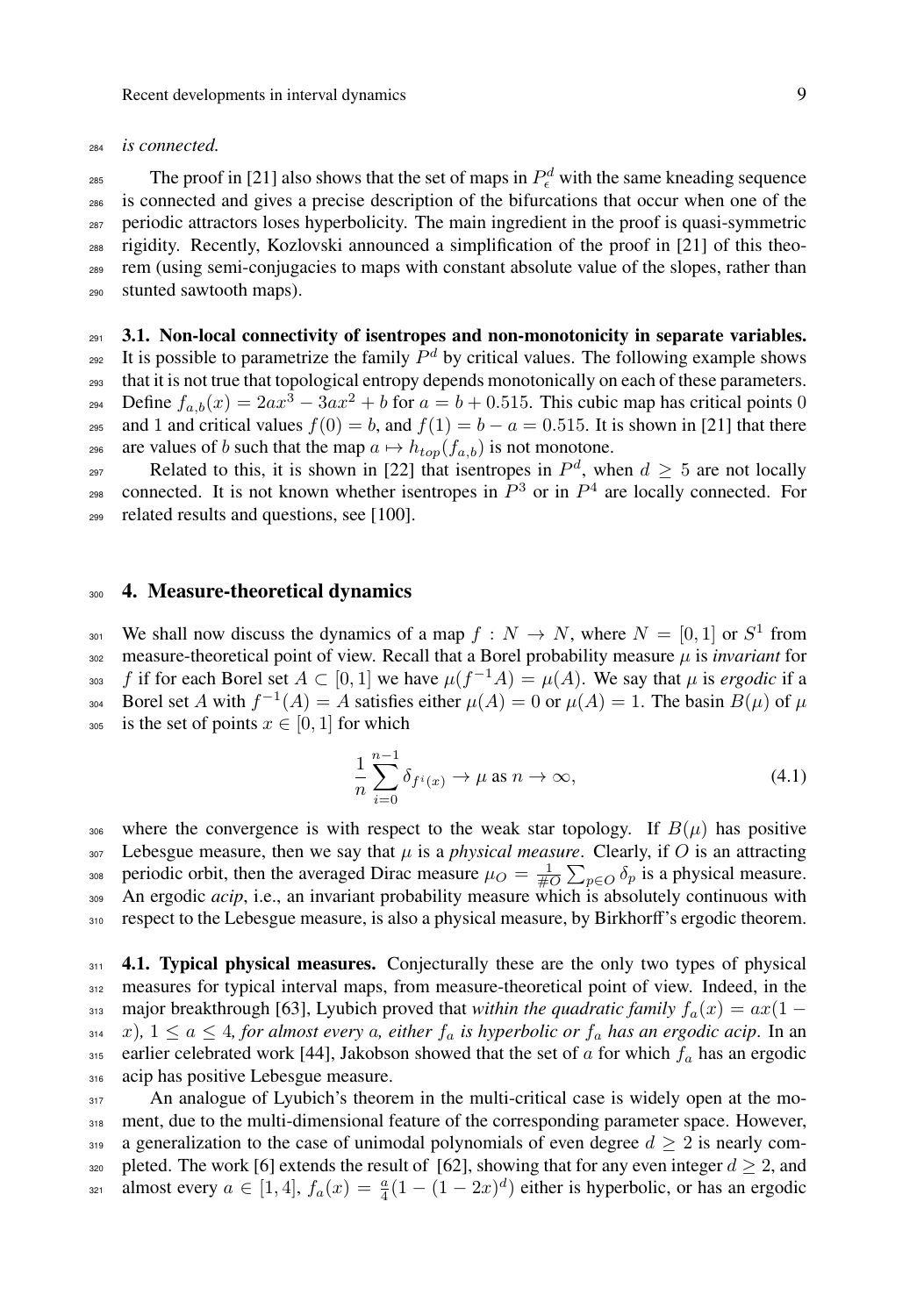to obtain exponential convergence along hybrid classes for infinitely renormalizable maps. <sup>324</sup> One can expect a complete proof of the generalization of Lyubich's theorem for unimodal maps of a given degree will be available soon. Nevertheless, let us mention in a joint work with Bruin, the authors of this paper proved that for all even integer  $d$ , and almost every <sup>327</sup>  $1 \le a \le 4$ ,  $\frac{a}{4}(1 - (1 - 2x)^d)$  has a unique physical measure which might be supported on a Cantor set.

 $\frac{4.2}{289}$  4.2. Existence of acip. We shall now discuss some recent advances on existence of acip for 330 smooth interval maps. In order to apply some version of the real Koebe distortion to control 331 distortion, we often assume f lies in the class  $A_3$  defined below. A map  $f : [0, 1] \rightarrow [0, 1]$ is in the class  $A_k$  if the following holds: *f* is  $C^1$  and  $C^k$  outside the critical set Crit(*f*) = *fc* :  $f'(c) = 0$ }; moreover, for each  $c \in \text{Crit}(f)$ , there exists  $\ell_c > 1$  and  $C^k$  diffeomor- $\varphi_c$ ,  $\psi_c$  of R such that  $\varphi_c(c) = \psi_c(f(c)) = 0$  and  $|\psi_c(f(x))| = |\varphi_c(x)|^{\ell_c}$  holds in <sup>335</sup> a neighborhood of *c*.

<sup>336</sup> The following theorem was obtained by the authors in joint with Bruin and Rivera-337 Letelier.

**Theorem 4.1** (Existence of acip [19]). Let  $f \in A_3$  be an interval map with all periodic *points hyperbolic repelling. Assume that the following* large derivatives condition *holds: for each*  $c \in \text{Crit}(f)$ *,* 

$$
|Df^n(f(c))| \to \infty \text{ as } n \to \infty.
$$

*Then f has an acip*  $\mu$  *with density*  $\frac{d\mu}{dLeb} \in L^p$  for each  $p < \ell_{\max}/(\ell_{\max} - 1)$  where  $\ell_{\max} = 1$ 339  $\sup_{c \in \text{Crit}(f)} \ell_c$ .

<sup>340</sup> The unimodal case was done earlier by the authors in joint with Bruin [20]. The existence <sup>341</sup> of acip for interval maps has been proved previously in more restrictive settings, including

- in [72], for maps satisfying the *Misiurewicz* condition:  $\omega(c) \cap \text{Crit}(f) = \emptyset$  for each  $c \in \text{Crit}(f);$
- <sup>344</sup> *•* in [27] for unimodal maps satisfying the *Collet-Eckmann* condition (together with other conditions): for the critical point *c*,  $\liminf_{n\to\infty} \frac{1}{n} \log |Df^n(f(c))| > 0;$
- <sup>346</sup> *•* in [74] for unimodal maps satisfying the following summability condition: if *c* is the critical point and  $\ell$  is the order, then  $\sum_{n=0}^{\infty} |Df^n(f(c))|^{-1/\ell} < \infty$ ,

 $348$  among others. All of the following results assume that  $f$  has negative Schwarizian outside  $349$  Crit $(f)$  in order to apply the real Koebe principle to control distortion, but now we know that <sup>350</sup> the required distortion control is also valid for maps  $f \in A_3$ , after [48] and [101, Theorem  $351 \text{ C}.$ 

<sup>352</sup> We should however note that the large derivatives condition is not a necessary condition <sup>353</sup> for the existence of an acip, even though an acip necessarily has positive metric entropy: there exists a unimodal map in the class  $A_3$  with  $\liminf |Df^n(f(c))|=0$  and with an acip <sup>355</sup> [16]. It is also known (not surprisingly) that existence of acip is not a topological (or qua-<sup>356</sup> sisymmetric) condition [17].

<sup>357</sup> Question 4.2. *Determine topological (or quasisymmetric) conjugacy classes in A*<sup>3</sup> *such that* <sup>358</sup> *each map in the class has an acip.*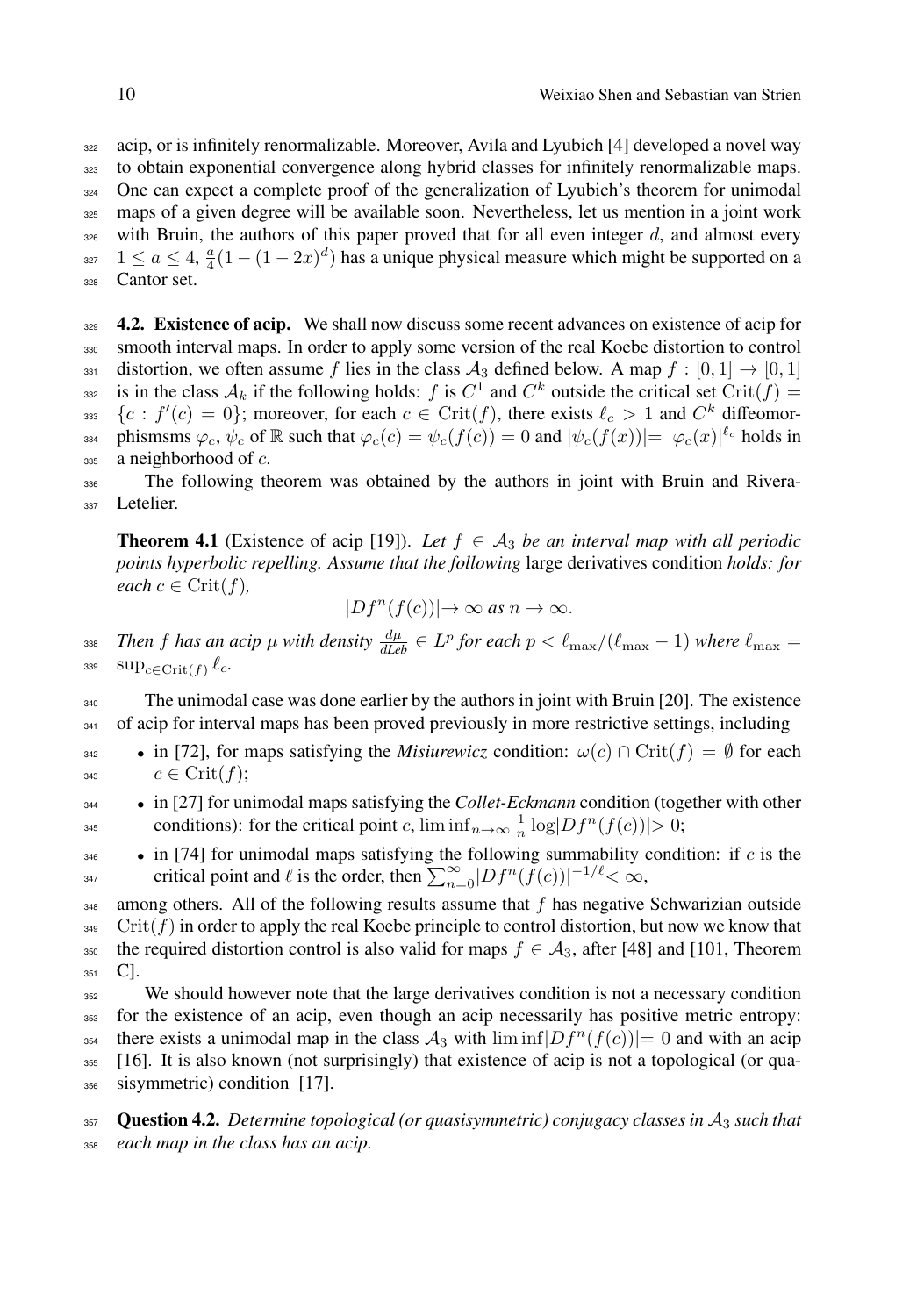Recent developments in interval dynamics 11 methods of the state of the state 11 methods of 11 methods in the state of the state of the state of the state of the state of the state of the state of the state of the state of

4.2.1. Ingredients of the proof of Theorem 4.1. An intermediate step of the proof is to show that the large derivatives condition implies *backward contraction* in the sense of Rivera-Letelier [84], which means the following: if  $B_c(\delta)$  denotes the component of  $f^{-1}(f(c) - \delta, f(c) + \delta)$  which contains *c* and

$$
\Gamma(\delta) = \inf \left\{ \frac{\delta}{|U|} : \begin{array}{l} U \text{ is a component of } f^{-n}(\widetilde{B}_c(\delta)) \text{ containing } f(c') \\ \text{for some } c, c' \in \text{Crit}(f) \text{ and } n \ge 0 \end{array} \right\}
$$

359 then  $\Gamma(\delta) \to \infty$  as  $\delta \to 0$ . It turns out that the backward contraction property is equivalent <sup>360</sup> to the large derivatives condition [57].

It is well-known that for any Borel probability measure  $\nu$ , any accumulation point of the following sequence

$$
\frac{1}{n} \sum_{i=0}^{n-1} (f^i)_*(\nu)
$$

in the weak star topology is an invariant probability measure of *f*, where  $(f^i)_* \nu(A) =$  $\nu(f^{-i}(A))$ . Thus it suffices to prove the following statement: for each  $0 < \kappa < 1$  there exists  $C = C(\kappa)$  such that

$$
(f^n)_*(\text{Leb})(A) = |f^{-n}(A)| \le C |f(A)|^{\kappa/\ell_{\text{max}}},
$$

361 holds for all Borel  $A \subset [0, 1]$  and all  $n \ge 0$ . The backward contraction property makes it  $362$  possible to obtain the estimate when *A* is an interval close to the critical set. For general *A*, <sup>363</sup> the paper uses a sliding argument from [74], and Mãné's theorem [65].

364 **4.3. Decay of correlation.** A different way to obtain existence of acip is via *inducing*. Let 365 us say a map  $F: \mathcal{U} \to \mathcal{V}$ , where  $\mathcal{U} \subset \mathcal{V}$  are open subsets of [0, 1], is a *Markov* map, if for each component *U* of *U*,  $F|U$  is a  $C^1$  diffeomorphism onto a component of *V*. A Markov  $\lim_{367}$  map *F* is *induced* by a map *f* if there is a continuous function  $s : \mathcal{U} \to \{1, 2, \ldots\}$  such that <sup>368</sup>  $F(x) = f^{s(x)}(x)$ . (So  $s(\cdot)$  takes constant value in each *U*.) We shall often consider Markov <sup>369</sup> maps with extra properties:

- $_{370}$  (i) *V* is an interval;
- $2371$  (i') *V* consists of finitely many intervals;
	- (ii) (Bounded distortion) There exist  $C > 0$  and  $\alpha \in (0, 1)$  such that

$$
\frac{|DF^n(x)|}{|DF^n(y)|} \le C|F^n(x) - F^n(y)|^{\alpha},
$$

whenever  $F^i(x)$  and  $F^i(y)$  belong to the same component of  $U$  for each  $i = 0, 1, \ldots$ ,  $\frac{373}{2}$   $n-1$ .

A Markov map  $F : U \to V$  with the properties (i') and (ii) has an absolutelty continuous invariant propbability measure  $\nu$  such that  $d\nu/d$ Leb is bounded away from 0 and  $\infty$ . If we can construct an induced Markov map  $F$  for a map  $f$  such that (i'), (ii) and the following hold:

$$
a_s := |\{s(x) \ge s\}| \to 0 \text{ as } s \to \infty,
$$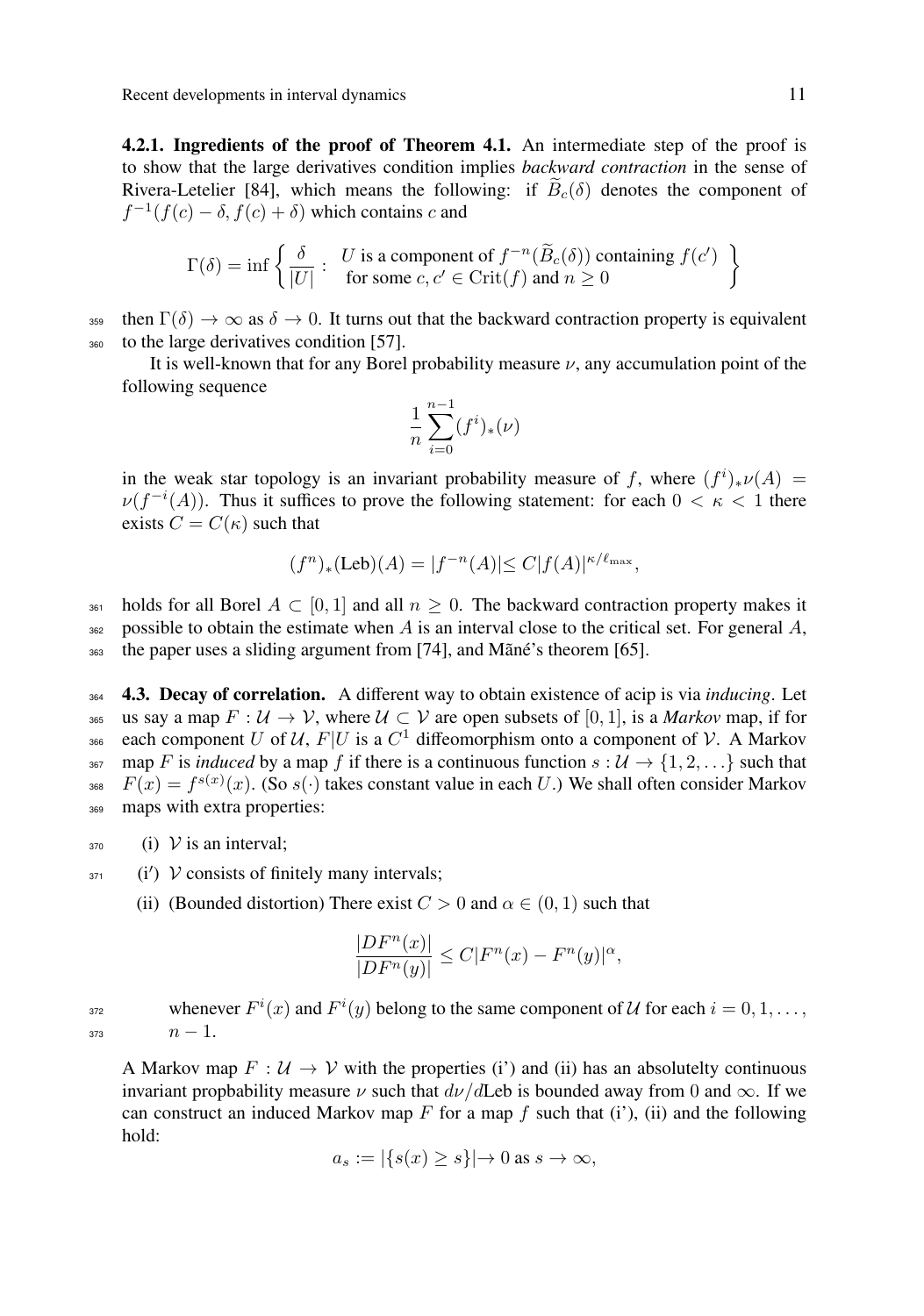then the original system *f* has an acip

$$
\mu := \frac{1}{\sum_{s=1}^{\infty} a_s} \sum_{U} \sum_{j=0}^{s|U-1} (f^j)_*(\nu|U),
$$

 $374$  where the sum runs over all components of  $U$ . One advantage of inducing is that through 375 estimating the speed of convergence of  $a_s \to 0$ , one can obtain finer statistical properties of <sup>376</sup> the system.

 $377$  The following theorem was proved by the 1st author in joint with Rivera-Letelier, im-378 proving an earlier result [18] considerably.

**Theorem 4.3** (Decay of correlation [85]). Assume that  $f \in A_3$  is topologically exact and *satisfies the large derivatives condition. Then there is an induced Markov map*  $F: \mathcal{U} \to \mathcal{V}$ *such that (i) and (ii) and the following tail estimate hold:*

$$
a_s = O(s^{-p})
$$
 for each  $p > 0$ , as  $s \to \infty$ .

*In particular, the unique acip µ of f is super-polynomially mixing: for each essentially bounded*  $\varphi : [0, 1] \to \mathbb{R}$  *and each Hölder continuous*  $\psi : [0, 1] \to \mathbb{R}$ *,* 

$$
C_n(\varphi, \psi) := \int_0^1 \varphi \circ f^n \psi d\mu - \int_0^1 \varphi d\mu \int_0^1 \psi d\mu
$$

379 *converges to* 0 *superpolynomially fast as*  $n \to \infty$ *.* 

380 Here we say that f is topologically exact if for each non-empty open subset U of  $[0, 1]$ , there exists a positive integer *n* such that  $f^n(U) = [0, 1]$ . This is a necessary condition <sup>382</sup> for *f* to have a mixing acip. The last statement was deduced from the tail estimate via <sup>383</sup> Young's tower [102]. Note that the tail estimate also implies finer statistical properties of the sequence  $\{\psi \circ f^n\}_{n=0}^{\infty}$  (considered as a sequence of random variables with identical dis-<sup>385</sup> tribution), such as the Central Limit Theorem [102], Almost Sure Invariance Principle [68], 386 etc, for  $\psi$  Hölder. The paper [85] also dealt with existence and mixing properties of in-<sup>387</sup> variant probablity measures with respect to conformal measures (supported on Julia sets) of <sup>388</sup> maximal dimension for a large class of complex rational maps. This paper used the induced <sup>389</sup> Markov map to study the geomtery of the Julia set.

<sup>390</sup> Much recent progress on theomodynamical formalism for one-dimensional maps also 391 used inducing to construct invariant probablity measures with respect to various conformal 392 measures, see for example [23, 76, 82].

For the proof of Theorem 4.3, an adaptation is used of the inducing scheme, called *canonical inducing*, developed in [81, 82]. A crucial new estimate is the following backward shrinking estimate for maps with large derivatives (Theorem B): *there exists*  $\rho > 0$ *such that*

$$
\theta_n := \{|J|: J \text{ is an interval such that } |f^n(J)| \le \rho\}
$$

393 *converges to zero super-polynomially fast.* Theorem C relates the quantity  $\theta_n$  to the tail esti-<sup>394</sup> mate of a suitably constructed induced Markov map, provided the map has *badness exponent* 395 0 which was the statement of Theorem A.

396 It is known that  $\theta_n \to 0$  exponentially fast (the topological Collet-Eckmann condition, <sup>397</sup> equivalent to the Collet-Eckmann condition in the unimodal case) is equivalent to having an <sup>398</sup> exponentially mixing acip [73, 81]. It would be interesting to know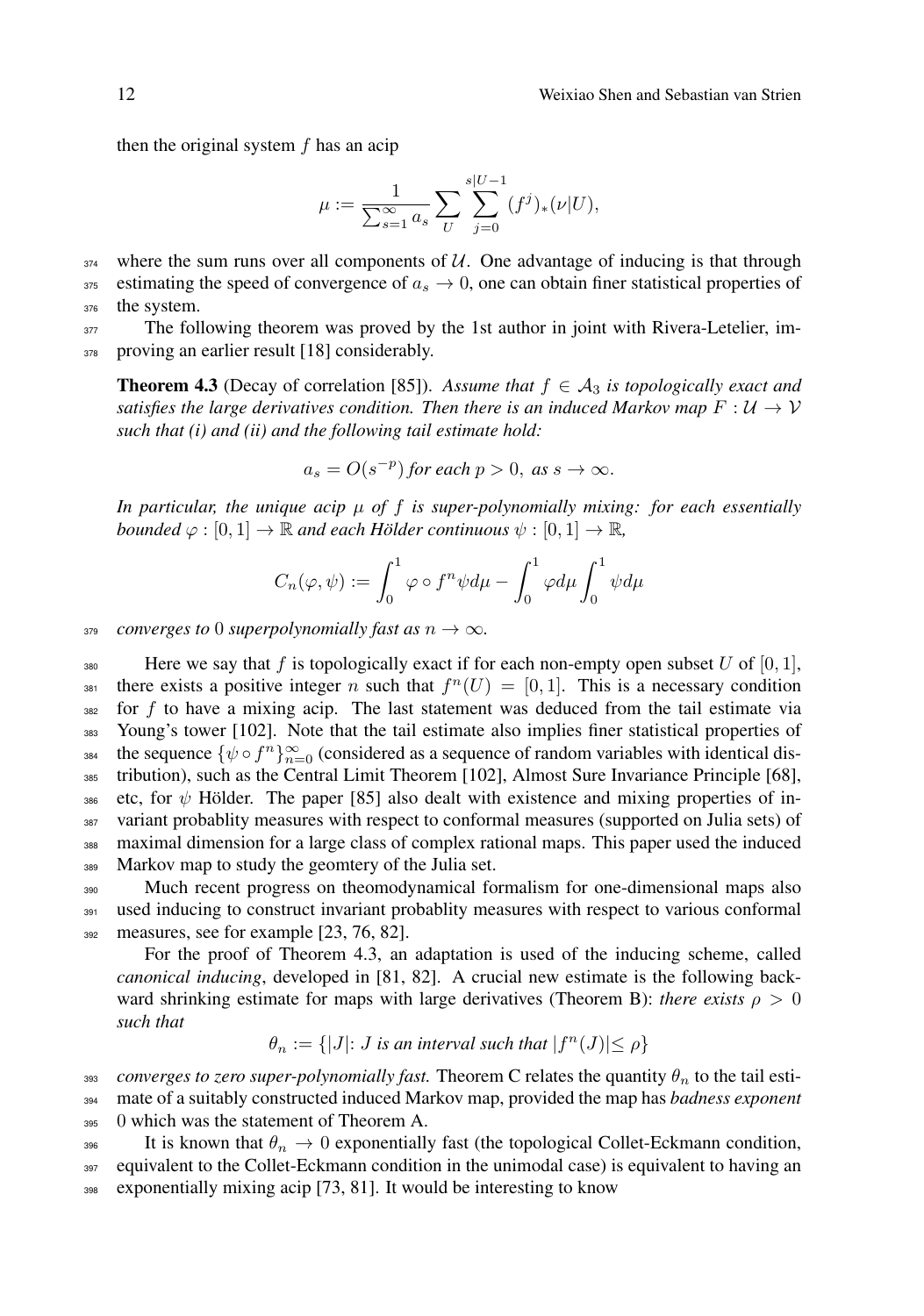**399** Question 4.4. *For a topologically exact interval map*  $f \in A_3$ *, is*  $\theta_n \to 0$  *superpolynomially* <sup>400</sup> *fast equivalent to having a unique acip which is superpolynomially mixing?*

 $401$  An affirmative solution to Question 2.11 in [85] implies an affirmative answer to the <sup>402</sup> question above.

4.4. Stochastic stability. An interval map with an acip is not hyperbolic and hence not structurally stable. The notion of stochastic stability, posed by Kolmogrov and Sinai, asks for stability of statistical properties under random perturbations. Given a map  $f : [0, 1] \rightarrow$ [0, 1], an  $\varepsilon$ -random (pseudo) orbit is by definition a sequence  $\{x_n\}_{n=0}^{\infty}$  such that  $|f(x_n) |x_{n+1}| \leq \varepsilon$ . Roughly speaking, stochastic stability means when  $\varepsilon > 0$  is small, for most of the  $\varepsilon$ -random orbits  $\{x_n\}_{n=0}^{\infty}$ , the asymptotic distribution,  $\lim_{n\to\infty} \frac{1}{n} \sum_{i=0}^{n-1} \delta_{x_i}$ , is close to a physical measure of *f*. Note that if  $f([0,1]) \subset (0,1)$  and  $\varepsilon > 0$  small enough, then the space of all  $\varepsilon$ -random orbits can be identified with  $[0,1] \times [-\varepsilon, \varepsilon]^{\mathbb{N}}$  by the following formula:

$$
\{x_n\}_{n=0}^{\infty} \mapsto (x_0, x_1 - f(x_0), x_2 - f(x_1), \ldots).
$$

 $\frac{1}{2}$  So the space of sequences  $\{x_n\}_{n=0}^{\infty}$  can be endowed with a probability measure  $\mathbb{P}_{\varepsilon}$  which corresponds to  $m \times m_{\varepsilon}^{\mathbb{N}}$ , where *m* denotes the Lebesgue measure on [0, 1] and  $m_{\varepsilon}$  denotes 405 the normalised Lebesgue measure on  $[-\varepsilon, \varepsilon]$ . In the literature, reference measures other than <sup>406</sup>  $\mathbb{P}_{\varepsilon}$  have also been considered on the space of  $\varepsilon$ -random orbits, corresponding to different  $407$  types of random perturbations. The measure  $\mathbb{P}_{\varepsilon}$  corresponds to the so-called *additive noise* <sup>408</sup> model.

<sup>409</sup> Recently the 1st author proved the following theorem.

410 **Theorem 4.5** (Stochastic Stability [88]). *Suppose*  $f \in A_3$  *is ergodic with respect to the* 411 Lebsgue measure and that the following summability condition holds: for each  $c \in \text{Crit}(f)$ ,

$$
\sum_{n=0}^{\infty} |Df^n(f(c))|^{-1} < \infty. \tag{4.2}
$$

*Then the unique acip of f is stochastic stable in the strong sense: For each*  $\epsilon > 0$  *there exists a unique probability measure*  $\mu_{\varepsilon}$  *absolutely continuous with respect to the Lebesgue measure, such that for*  $\mathbb{P}_{\varepsilon}$ *-a.e.*  $\varepsilon$ *-random orbits*  $\{x_n\}_{n=0}^{\infty}$ *,* 

$$
\frac{1}{n}\sum_{i=0}^{n-1}\delta_{x_i}\to\mu_\varepsilon
$$

*as*  $n \to \infty$  in the weak star topology. Moreover, the density  $\frac{d\mu_{\varepsilon}}{dL_{\varepsilon}b}$  converges in  $L^1$  to the 413 *density of the unique acip of f as*  $\varepsilon \to 0$ *.* 

 See the Main Theorem of [88] for a more general statement, which covers a very general type of random perturbation. Previously, stochastic stability was studied for interval maps with a Benedicks-Carleson type condition [12, 13] (or even stronger) which thus has expo- nential decay of correlation, see [11, 14, 46, 95]. It is surprising that the stochastic stability <sup>418</sup> of the Manneville-Pomeau map  $x \mapsto x + x^{1+\alpha} \mod 1$ , which is probably the simplest non- uniformly expanding dynamical system, was only established very recently by the authors <sup>420</sup> in [89].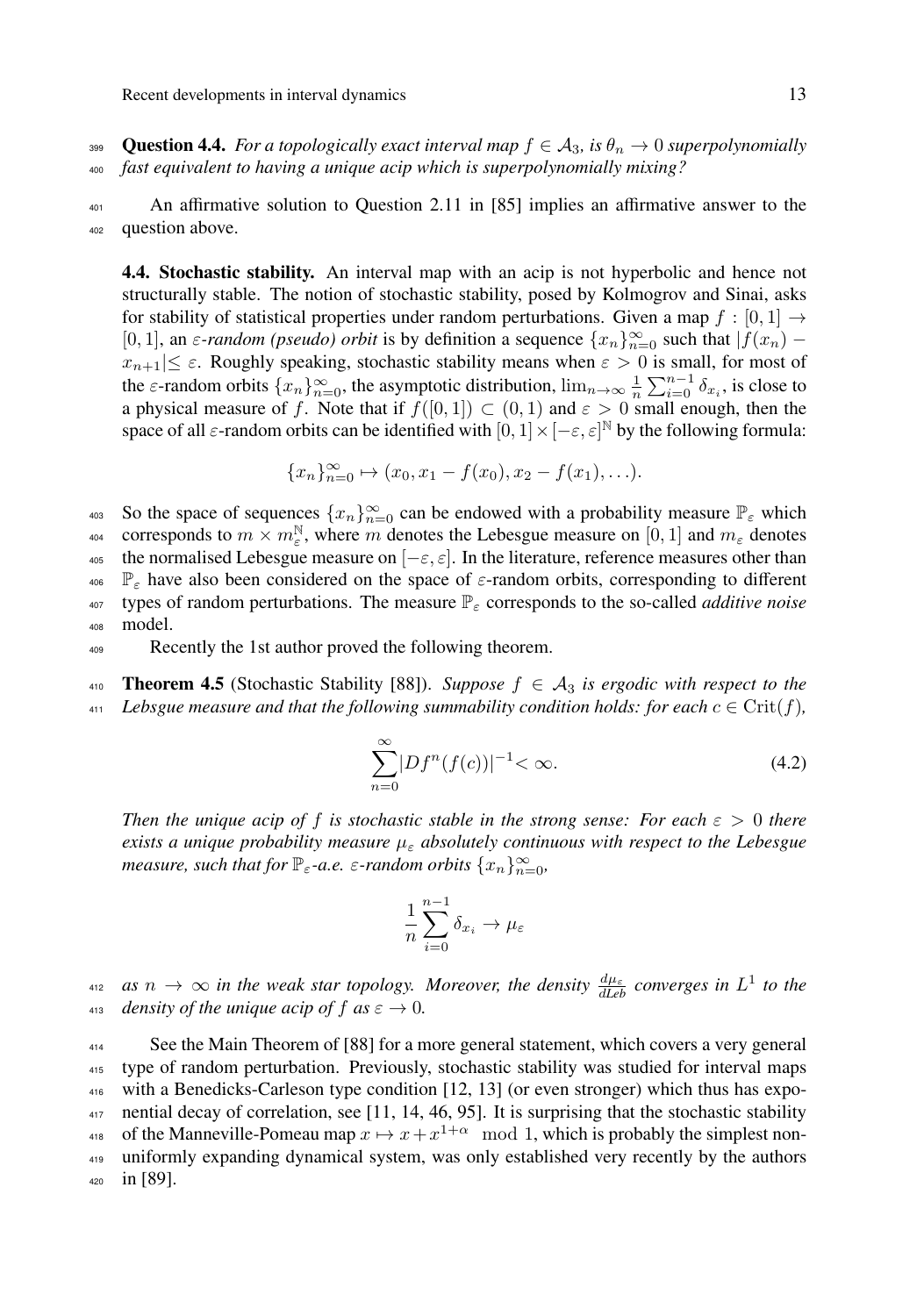<sup>421</sup> Li and Wang [59] proved stochastic stability for unimodal maps *f* with a wild attractor <sup>422</sup> where the physical measure is supported on the Cantor attractor. It raises a curious question <sup>423</sup> whether there exists an interval map with a stochastically unstable physical measure.

The crucial step in the proof of Theorem 4.5 was to establish the first estimate on the first return maps to critical neighborhoods: Let  $\varepsilon > 0$  be small and let  $B_c(\varepsilon)$  be defined as in § 4.2.1. Then for *all*  $\varepsilon$ -random orbits  $\{x_i\}_{i=0}^n$  with  $x_0 \in \widetilde{B}_{c_1}(\varepsilon)$ ,  $x_n \in \widetilde{B}_{c_2}(\varepsilon)$  for some  $c_1, c_2 \in \text{Crit}(f)$  and  $x_1, x_2, \ldots, x_{n-1} \notin \bigcup_{c \in \text{Crit}(f)} \widetilde{B}_c$ , we have

$$
\prod_{i=1}^{n-1} |Df(x_i)| \ge \frac{\Lambda(\varepsilon)}{\varepsilon^{1-\ell_{c_2}^{-1}}} \exp(\varepsilon^{\alpha(\varepsilon)} n),
$$

where  $\Lambda(\varepsilon) \to \infty$  and  $\alpha(\varepsilon) \to 0$  as  $\varepsilon \to 0$ . The measure  $\mu_{\varepsilon}$  was constructed using a random  $_{425}$  inducing scheme initiated in [8]. See also [1, 2].

 $4.5.$  **Jakobson's theorem.** The lower bound for derivative plays a crucial role in a general- ization of Jakobson's theorem by B. Gao and the 1st author [38]. Among a huge number of works in generalizing Jakobson's theorem, our approach is close to that of [96]. While the paper worked with general one-parameter families, the following is the main result obtained for polynomial maps.

<sup>431</sup> Theorem 4.6 (Summability implies Collet-Eckmann alomost surely [38]). *Fix an integer* 432  $n \geq 2$ . For each  $\boldsymbol{a} = (a_0, a_1, \ldots, a_n) \in \mathbb{R}^{n+1}$  write  $P_{\boldsymbol{a}}(x) = \sum_{i=0}^{n} a_i x^i$ . Let  $\Lambda_n$  denote *the collection of*  $\boldsymbol{a} \in \mathbb{R}^{n+1} \setminus \{\boldsymbol{0}\}$  *for which the following hold:*  $(i)$   $P_{\boldsymbol{a}}([0,1]) \subset [0,1]$  *and*  $\{434 \text{ (ii) } P_a : [0,1] \rightarrow [0,1] \text{ satisfies the summability condition (4.2). Then } \Lambda_n \text{ has positive } \lambda_n$  $\mathbf{a}_{45}$  *measures and almost every*  $\mathbf{a} \in \Lambda_n$  *satisfies the Collet-Eckmann condition, and the following as polynomial recurrence conditions: for each*  $\beta > 1$ *, and any critical points c, c' of*  $P_a|[0,1]$ *,* <sup>437</sup> *we have*  $|P^k_{\boldsymbol{a}}(c) - c'| \geq k^{-\beta}$  for all *k* sufficiently large.

 The proof is done by purely real analytic method, except we had to use a recent tranver-<sup>439</sup> sality result due to Levin [54] which was based on complex methods. For the case  $n = 2$ , the transversality result was known before in [3, 53]. For the quadratic family, the Collet- Eckmann and polynomial recurrence conditions are satisfied by almost every non-hyperbolic map [7]. It would be interesting to push the real analytic method further, for instance, to see whether the summability condition can be replaced by the large derivatives condition in The-orems 4.5 and 4.6.

<sup>445</sup> Finally we would like to draw the reader's attention to the works [9, 10] where the "mod-446 ulus of continuity" of  $t \mapsto \mu_t$  over "good" non-uniformly expanding maps is studied for 447 families  $f_t$  of unimodal maps, where  $\mu_t$  is the acip for  $f_t$ .

#### <sup>448</sup> References

- <sup>449</sup> [1] José F. Alves and Helder Vilarinho, *Strong stochastic stability for non-uniformly* <sup>450</sup> *expanding maps*, Ergodic Theory Dynam. Systems 33 (2013), no. 3, 647–692. <sup>451</sup> MR3062897.
- <sup>452</sup> [2] José F. Alves and Vítor Araújo, *Random perturbations of nonuniformly expanding* <sup>453</sup> *maps*, Geometric methods in dynamics. I. Astérisque No. 286 (2003), xvii, 25–62. 454 MR2052296(2005e:37058).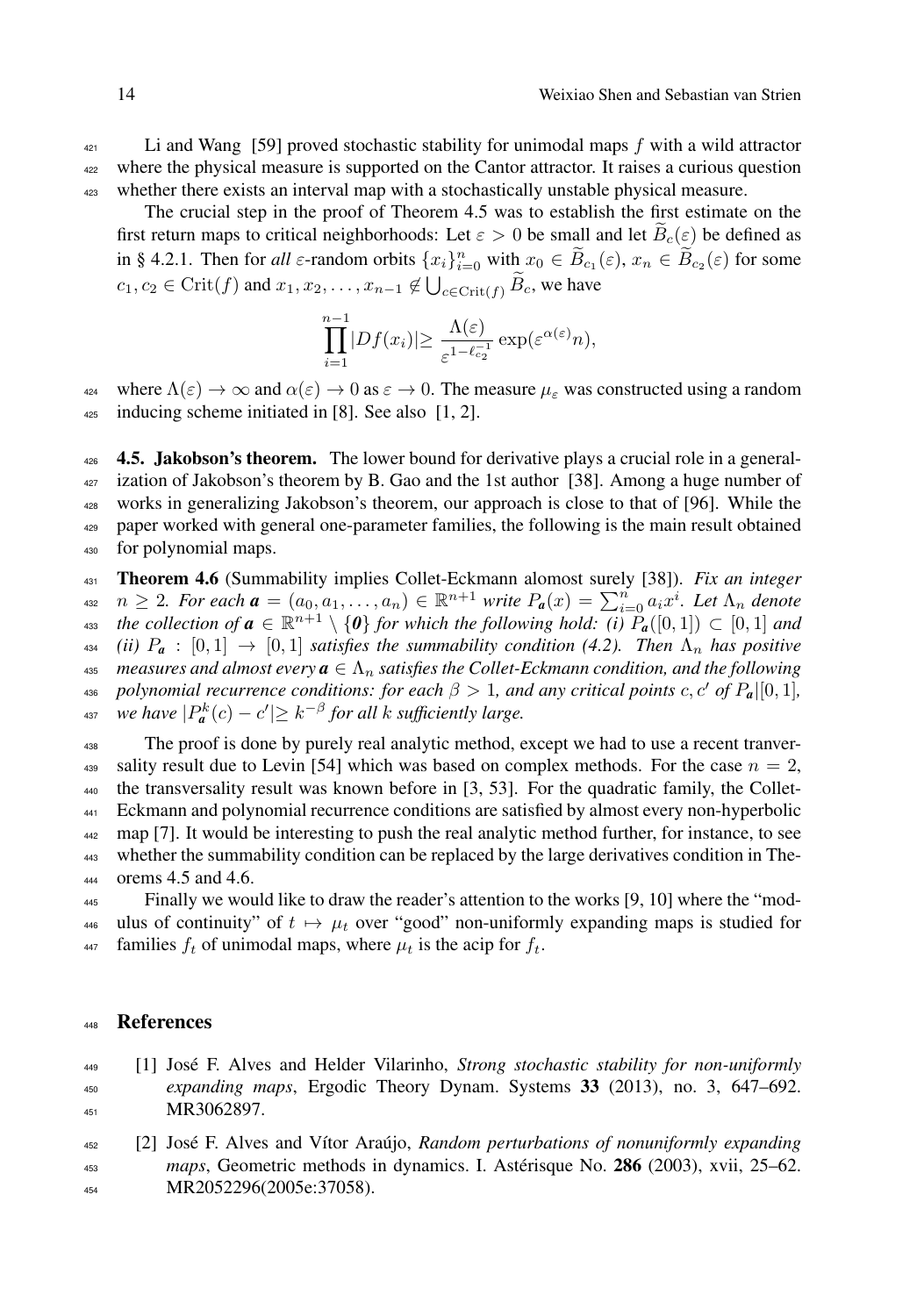- [3] Artur Avila, *Infinitesimal perturbations of rational maps*, Nonlinearity 15 (2002), no. 3, 695–704. MR1901100.
- [4] Artur Avila and Mikhail Lyubich, *The full renormalization horseshoe for unimodal maps of higher degree: exponential contraction along hybrid classes*, Publ. Math. Inst. Hautes études Sci. No. 114 (2011), 171-223. MR2854860.
- [5] Artur Avila, Jeremy Kahn, Mikhail Lyubich, and Weixiao Shen, *Combinatorial rigidity for unicritical polynomials*, Ann. of Math. (2) 170 (2009), no. 2, 783–797. MR2552107.
- [6] Artur Avila, Mikhail Lyubich, and Weixiao Shen, *Parapuzzle of the Multibrot set and typical dynamics of unimodal maps*, J. Eur. Math. Soc. (JEMS) 13 (2011), no. 1, 27- 56. MR2735075.
- [7] Artur Avila and Carlos Gustavo Moreira, *Statistical properties of unimodal maps: the quadratic family*, Ann. of Math. (2) 161 (2005), no. 2, 831–881. MR2153401.

 [8] Viviane Baladi, Michael Benedicks and Véronique Maume-Deschamps, *Almost sure rates of mixing for i.i.d. unimodal maps*, Ann. Sci. École Norm. Sup. (4) 35 (2002), no. 1, 77-126. MR1886006.

- [9] Viviane Baladi, Michael Benedicks and Daniel Schnellmann, *Whitney-Holder con- tinuity of the SRB measure for transversal families of smooth unimodal maps*, arXiv:1302.3191v2.
- [10] Viviane Baladi and Daniel Smania, *Linear response for smooth deformations of generic nonuniformly hyperbolic unimodal maps*, Ann. Sci. Éc. Norm. Supér. (4) 45 (2012), no. 6, 861–926. MR3075107.
- [11] Viviane Baladi and Marcelo Viana, *Strong stochastic stability and rate of mixing for unimodal maps*, Ann. Sci. École Norm. Sup. (4) 29 (1996), no. 4, 483-517. MR1386223(97d:58170).
- <sup>480</sup> [12] Michael Benedicks and Lennart Carleson, *On iterations of*  $1 ax^2$  on  $(-1, 1)$ , Ann. of Math. (2) 122 (1985), no. 1, 1-25. MR0799250.
- [13] , *The dynamics of the Hénon map*, Ann. of Math. (2) 133 (1991), no. 1, 73- 169. MR1087346.

 [14] Michael Benedicks and Lai-Sang Young, *Absolutely continuous invariant measures and random perturbations for certain one-dimensional maps*, Ergodic Theory Dynam. Systems 12 (1992), no. 1, 13-37. MR1162396.

- [15] Alexander Blokh and Michał Misiurewicz, *Typical limit sets of critical points for smooth interval maps*, Ergodic Theory Dynam. Systems 20 (2000), no. 1, 15–45. MR2001d:37041.
- [16] Henk Bruin, *Invariant measures of interval maps*, Ph.D. Thesis, University of Delft (1994).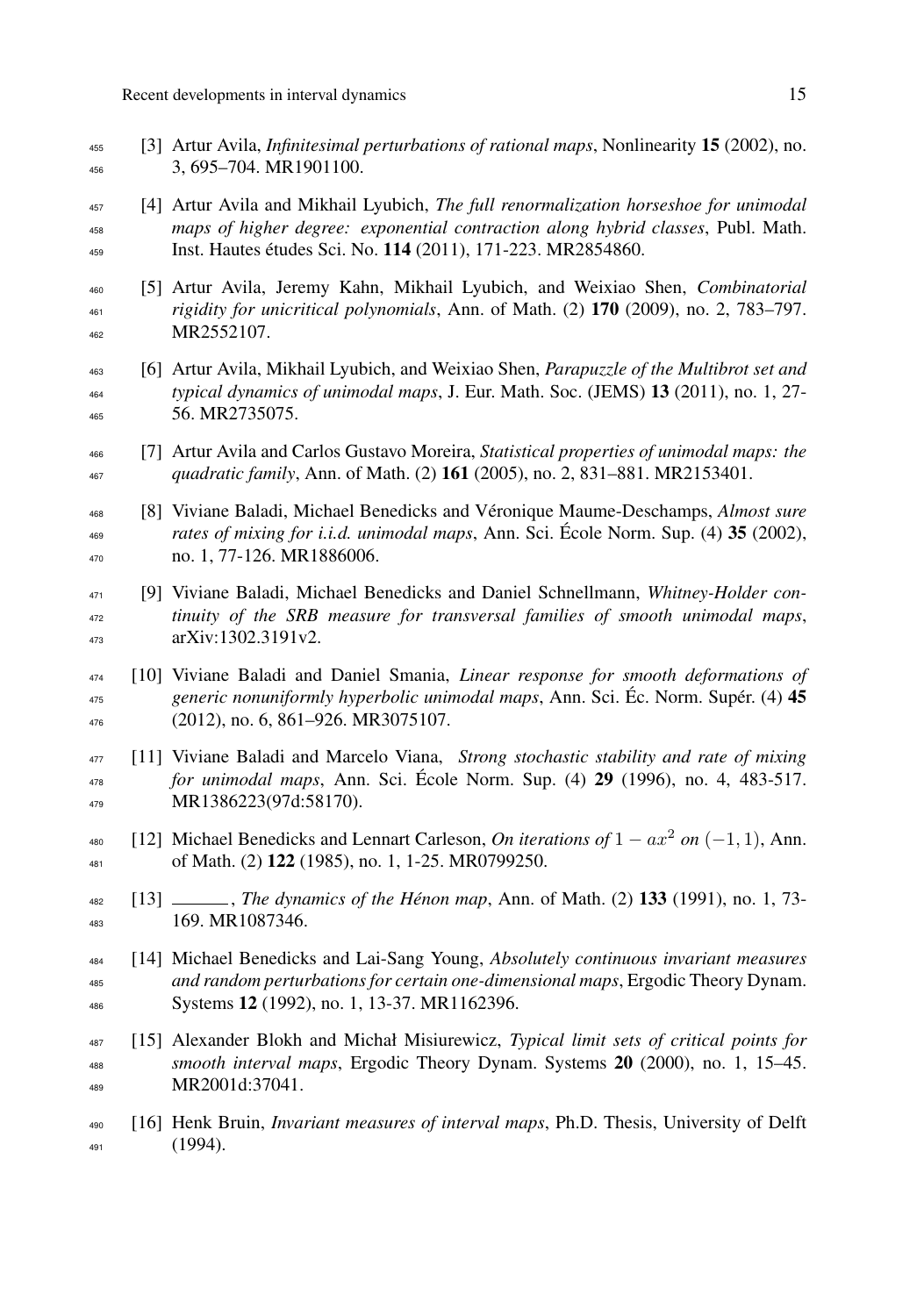- [17] , *The existence of absolutely continuous invariant measures is not a topologi- cal invariant for unimodal maps*, Ergodic Theory Dyn. Syst. 18 (3), (1998), 555-565. MR1631716.
- [18] Henk Bruin, Stefano Luzzatto and Sebastian van Strien, *Decay of correlations in one- dimensional dynamics*, Ann. Sci. école Norm. Sup. (4) 36 (2003), no. 4, 621-646. 497 MR2013929.
- [19] Henk Bruin, Juan Rivera-Letelier, Weixiao Shen and Sebastian van Strien, *Large derivatives, backward contraction and invariant densities for interval maps*, Invent. Math. 172 (2008). MR2393079.
- [20] Henk Bruin, Weixiao Shen, Sebastian van Strien, *Invariant measures exist without a growth condition*, Comm. Math. Phys. 241 (2003), no. 2-3, 287-306. MR2013801.
- [21] Henk Bruin and Sebastian van Strien, *Monotonicity of entropy for real multimodal maps (2009)*, To appear in Journal of the AMS.
- [22] , *On the structure of isentropes of polynomial maps*, Dyn. Syst. 28 (2013), no. 3, 381–392. MR3170622.
- [23] Henk Bruin and Mike Todd, *Equilibrium states for interval maps: the potential* log*|Df|*, Ann. Sci. Éc. Norm. Supér. (4) 42 (2009), no. 4, 559-600. MR2568876.
- [24] Davoud Cheraghi, *Combinatorial rigidity for some infinitely renormalizable unicrit- ical polynomials*, Conform. Geom. Dyn., An electronic Journal of AMS 14 (2010), 511 219-255.
- [25] Trevor Clark and Sebastian van Strien, *Quasi-symmetric rigidity*, In preparation, 2009/2014.
- [26] Trevor Clark, Sebastian van Strien, and Sofia Trejo, *Complex box bounds for real maps*, Arxiv (http://arxiv.org/abs/1310.8338) (2012).
- [27] P. Collet, and J.-P. Eckmann, *Positive Liapunov exponents and absolute continuity for maps of the interval*, Ergodic Theory Dynam. Systems 3 (1983), no. 1, 13âA \$46. MR0743027.
- [28] Silvina P. Dawson, Roza Galeeva, John Milnor, and Charles Tresser, *A monotonic- ity conjecture for real cubic maps*, Real and complex dynamical systems (Hillerød, 1993), NATO Adv. Sci. Inst. Ser. C Math. Phys. Sci., vol. 464, Kluwer Acad. Publ., Dordrecht, 1995, pp. 165–183. MR1351522 (96g:58132).
- [29] Welington de Melo, Pedro A. S. Salomão, and Edson Vargas, *A full family of multi- modal maps on the circle*, Ergodic Theory Dynam. Systems 31 (2011), no. 5, 1325– 1344. MR2832248 (2012i:37062).
- [30] Welington de Melo and Sebastian van Strien, *One-dimensional dynamics*, Ergebnisse der Mathematik und ihrer Grenzgebiete (3) [Results in Mathematics and Related Ar-eas (3)], vol. 25, Springer-Verlag, Berlin, 1993. MR95a:58035.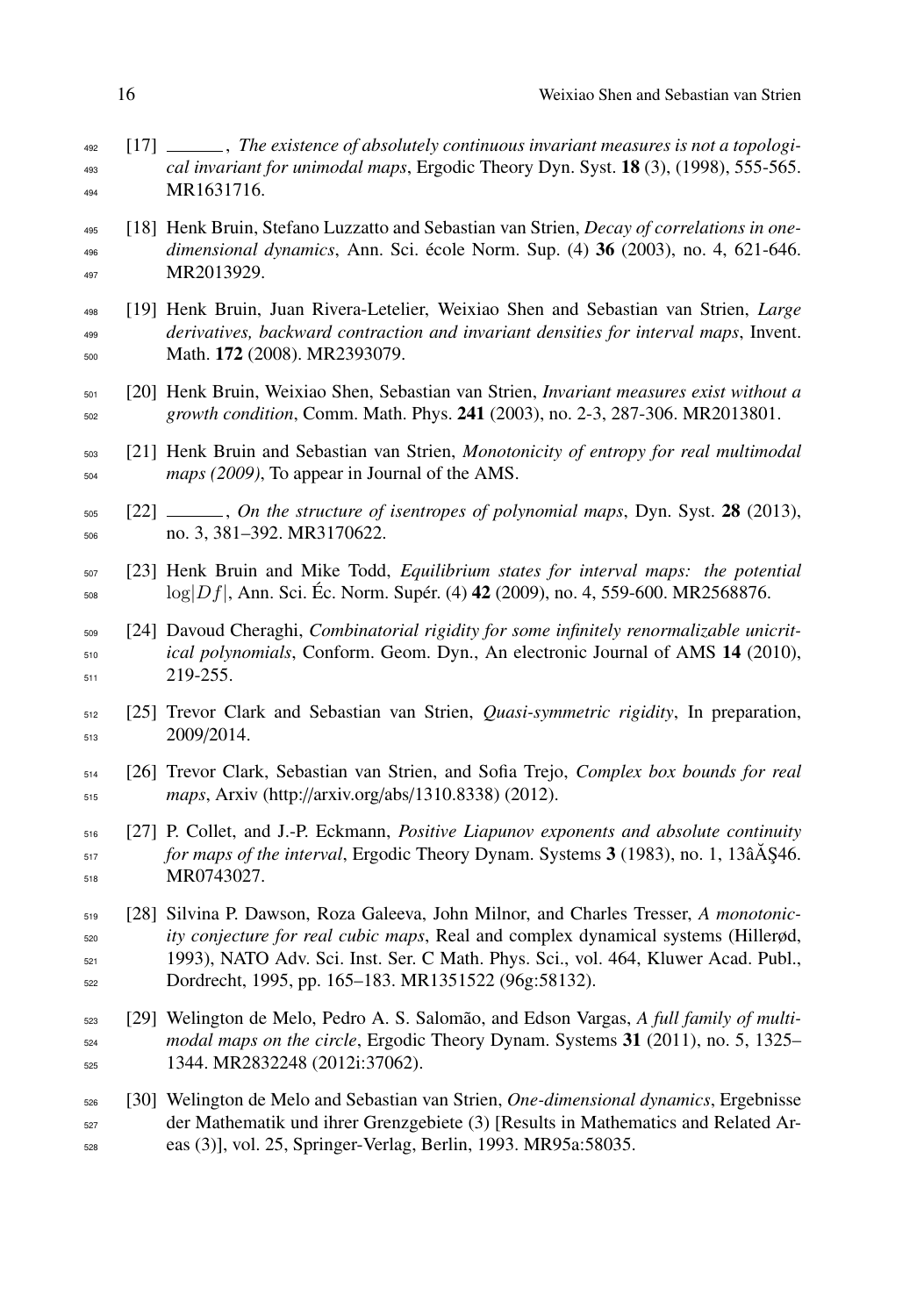- [31] Adrien Douady, *Topological entropy of unimodal maps: monotonicity for quadratic polynomials*, Real and complex dynamical systems (Hillerød, 1993), NATO Adv. Sci. Inst. Ser. C Math. Phys. Sci., vol. 464, Kluwer Acad. Publ., Dordrecht, 1995, pp. 65– 87. MR1351519 (96g:58106).
- [32] Alexandre Eremenko and Sebastian van Strien, *Rational maps with real multipliers*, <sup>534</sup> Trans. Amer. Math. Soc. **363** (2011), no. 12, 6453–6463. MR2833563.
- [33] P. Fatou, *Sur les equations fonctionnelles, II*, Bull. Soc. Math. France 48 (1920), 33– 94.
- [34] Jacek Graczyk and and Stanislav Smirnov, *Non-uniform hyperbolicity in complex dy-namics*, Invent. Math. 175 (2009), 334-415.
- <sub>539</sub> [35] Jacek Graczyk and Grzegorz Świątek, *Box mappings and polynomial dynamics*, Dy- namical systems and chaos, Vol. 1 (Hachioji, 1994), World Sci. Publ., River Edge, NJ, 1995, pp. 53–59. MR1479905 (98g:58044).
- [36] , *Generic hyperbolicity in the logistic family*, Ann. of Math. (2) 146 (1997), no. 1, 1–52. MR1469316 (99b:58079).
- [37] , *The real Fatou conjecture*, Annals of Mathematics Studies, vol. 144, Prince-ton University Press, Princeton, NJ, 1998. MR1657075 (2000a:37020).
- [38] Bing Gao and Weixiao Shen, *Summability implies Collet-Eckmann almost surely*, Er-god. Theo. Dynam. Syst. doi:10.1017/etds.2012.173.
- [39] Pablo Guarino and Welington de Melo, *Rigidity of smooth critical circle maps*, (2013).
- [40] M.R. Herman *Sur la conjugaison di*↵*erentiable des di*↵*éomorphismes du cer- cle a des rotations*. Publ. Math. I.H.E.S. 49 (1979), 5–234.
- [41] Peter Haïssinsky, *Chirurgie parabolique*, C. R. Acad. Sci. Paris Sér. I Math., 327 (1998), 195–198.
- [42] Juha Heinonen and Pekka Koskela, *Definitions of quasiconformality*, Invent. Math., (1995), 61–79.
- [43] M. V. Jakobson, *Smooth mappings of the circle into itself*, Mat. Sb. (N.S.) 85 (127) (1971), 163–188. MR44 #7587.
- [44] , *Absolutely continuous invariant measures for one-parameter families of one-dimensional maps*, Comm. Math. Phys. 81 (1981), no. 1, 39-88. MR0630331.
- [45] Jeremy Kahn and Mikahil Lyubich, *The quasi-additivity law in conformal geometry*, Ann. of Math. (2) 169 (2009), no. 2, 561–593. MR2480612.
- [46] A. Katok and Y. Kifer, Y, *Random perturbations of transformations of an interval*, J. Analyse Math. 47 (1986), 193-237.MR0874051 (88c:58053).
- 563 [47] K. Khanin and A. Teplinsky, *Robust rigidity for circle diffeomorphisms with singular*-*ities*, Invent. Math. 169 (2007), no. 1, 193–218. MR2308853 (2008i:37079).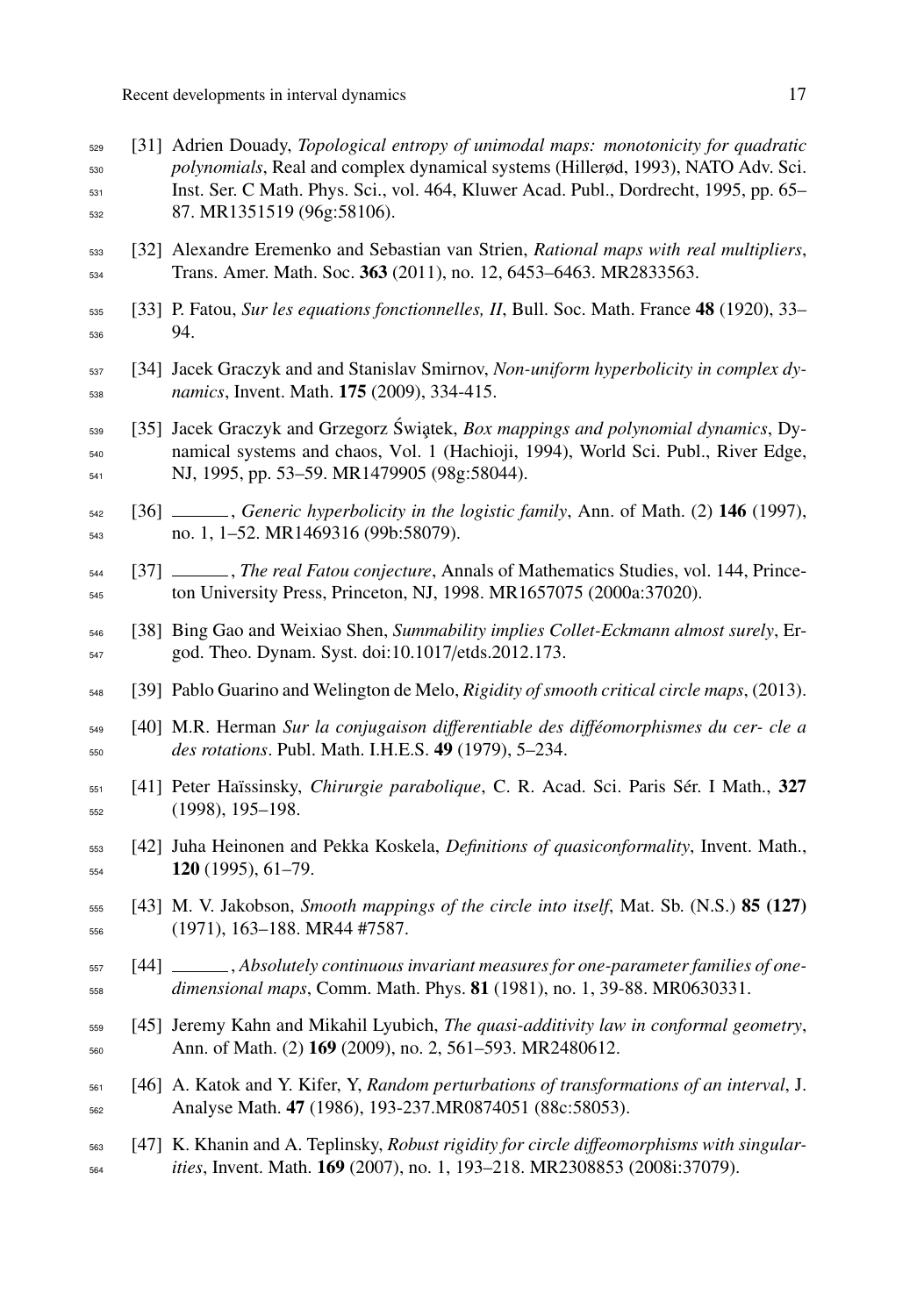- [48] O. Kozlovski, *Getting rid of the negative Schwarzian derivative condition*, Ann. of Math. (2) 152 (2000), no. 3, 743–762.
- [49] , *Cyclicity in families of circle maps*, Ergodic Theory Dynam. Systems 33 (2013), no. 5, 1502–1518. MR3103092.
- [50] O. Kozlovski, W. Shen, and S. van Strien, *Rigidity for real polynomials*, Ann. of Math. (2) 165 (2007), no. 3, 749–841. MR2335796 (2008m:37063).
- $[51]$   $\_\_\_\_\_\_\$ . *Density of hyperbolicity in dimension one*. Ann. of Math. (2) 166 (2007), no. 1, 145–182. MR2342693 (2008j:37081).
- [52] Oleg Kozlovski and Sebastian van Strien, *Local connectivity and quasi-conformal rigidity of non-renormalizable polynomials*, Proc. Lond. Math. Soc. (3) 99 (2009), no. 2, 275–296. MR2533666.
- [53] Genadi Levin, *On an analytic approach to the Fatou conjecture*, Fund. Math. 171 (2002), no. 2, 177–196. MR1880383.

 [54] , *Perturbations of weakly expanding critical orbits*, in 'Frontiers in complex dynamics: in Celebration of John Milnor's 80th birthday', Princeton University Press (2014), 163–196.

- [55] Genadi Levin and Sebastian van Strien, *Local connectivity of the Julia set of real polynomials*, Ann. of Math. (2) 147 (1998), no. 3, 471–541. MR99e:58143.
- [56] , *Bounds for maps of an interval with one critical point of inflection type. II*, Invent. Math. 141 (2000), no. 2, 399–465. MR2001i:37061.
- [57] Huaibin Li, and Weixiao Shen, *On non-uniform hyperbolicity assumptions in one-dimensional dynamics*, Sci. China Math. 53 (2010), no. 7, 1663-1677. MR2665501.
- 587 [58] Simin Li and Weixiao Shen, *Hausdorff dimension of Cantor attractors in one-dimensional dynamics*, Invent. Math. 171 (2008), no. 2, 345-387. MR2367023.
- [59] Simin Li and Qihan Wang, *The slow recurrence and stochastic stability of uni- modal interval maps with wild attractors*, Nonlinearity 26 (2013), no. 6, 1623-1637. 591 MR3053435.
- [60] M. Lyubich and M. Yampolsky, *Dynamics of quadratic polynomials: complex bounds for real maps*, Ann. Inst. Fourier (Grenoble) 47 (1997), no. 4, 1219–1255. MR98m:58113.
- [61] Mikhail Lyubich, *Dynamics of quadratic polynomials. I, II*, Acta Math. 178 (1997), no. 2, 185–247, 247–297. MR98e:58145.
- [62] , *Dynamics of quadratic polynomials. III. Parapuzzle and SBR measures.* Géométrie complexe et systémes dynamiques (Orsay, 1995). Astérisque No. 261 (2000), xii-xiii, 173-200. MR1755441.
- [63] , *Almost every real quadratic map is either regular or stochastic.* Ann. of Math. (2) 156 (2002), no. 1, 1-78.MR1935840.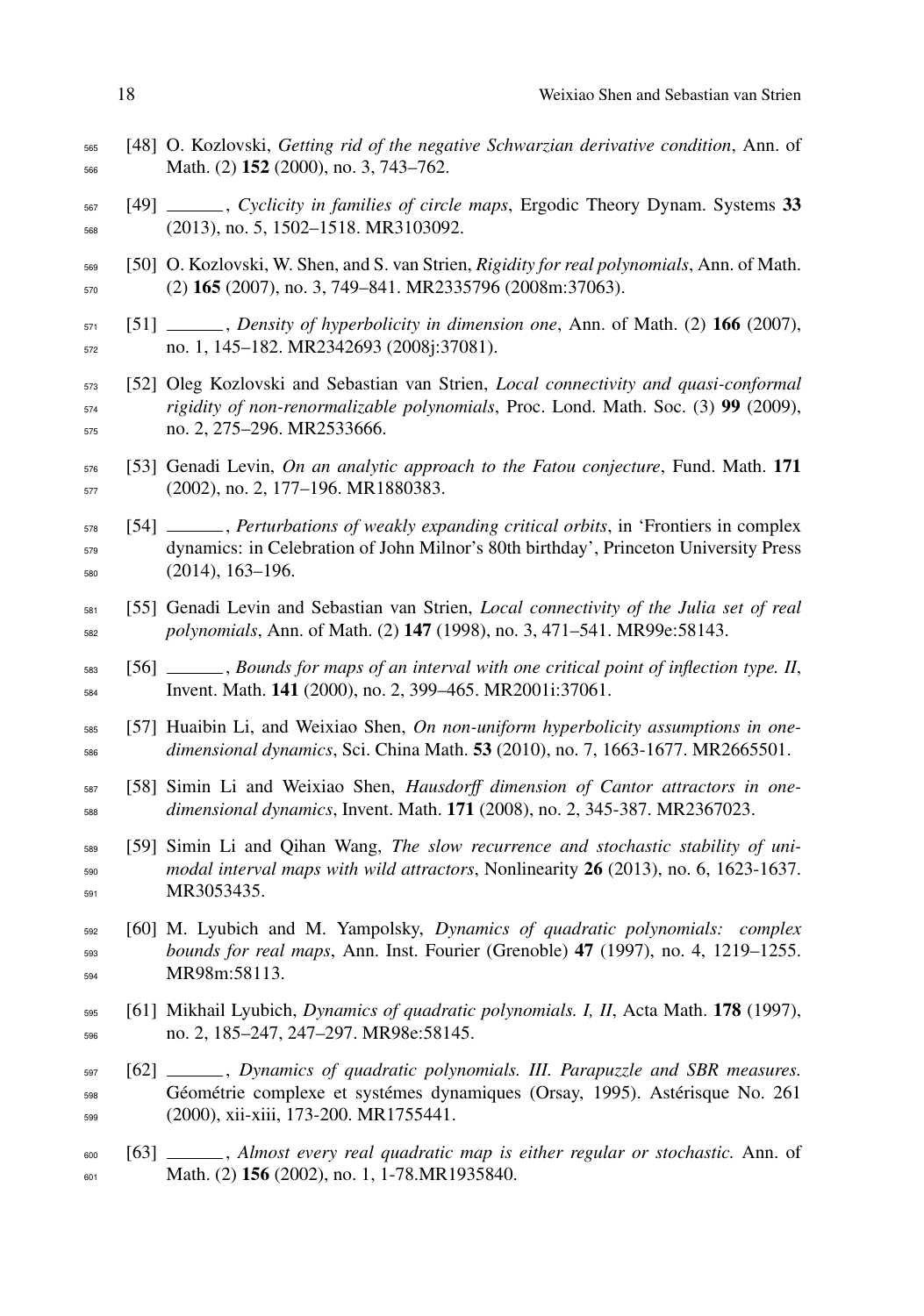[64] R. Mañé, P. Sad, and D. Sullivan, *On the dynamics of rational maps*, Ann. Sci. École Norm. Sup. (4) 16 (1983), no. 2, 193–217. MR732343 (85j:58089). [65] Ricardo Mañé, *Hyperbolicity, sinks and measure in one-dimensional dynamics*, Comm. Math. Phys. 100 (1985), no. 4, 495–524. MR87f:58131. [66] M. Martens, W. de Melo, and S. van Strien, *Julia-Fatou-Sullivan theory for real one- dimensional dynamics*, Acta Math. 168 (1992), no. 3-4, 273–318. MR93d:58137. [67] Curtis T. McMullen, *Complex dynamics and renormalization*, Annals of Mathematics Studies, vol. 135, Princeton University Press, Princeton, NJ, 1994. MR96b:58097. [68] Ian Melbourne and Matthew Nicol, *Almost sure invariance principle for nonuniformly hyperbolic systems*, Comm. Math. Phys. 260 (2005), no. 1, 131-146. MR2175992. [69] John Milnor, *Remarks on iterated cubic maps*, Experiment. Math. 1 (1992), no. 1, 5–24. MR1181083 (94c:58096). [70] John Milnor and William Thurston, *On iterated maps of the interval*, Dynamical sys- tems (College Park, MD, 1986–87), Lecture Notes in Math., vol. 1342, Springer, Berlin, 1988, pp. 465–563. MR970571 (90a:58083). [71] John Milnor and Charles Tresser, *On entropy and monotonicity for real cubic maps*, Comm. Math. Phys. 209 (2000), no. 1, 123–178, With an appendix by Adrien Douady 619 and Pierrette Sentenac. MR1736945 (2001e:37048). [72] Michael Misiurewicz, *Absolutely continuous measures for certain maps of an inter- val*, Publ. Math., Inst. Hautes Etud. Sci. 53 (1981), 17–51. MR0623553 (83j:58072). [73] Tomasz Nowicki and Duncan Sands, *Non-uniform hyperbolicity and universal bounds for S-unimodal maps*, Invent. Math. 132 (1998), no. 3, 633-680. MR1625708. [74] Tomasz Nowicki, and Sebastian van Strien, *Invariant measures exist under a summa- bility condition for unimodal maps*, Invent. Math. 105 (1991), no. 1, 123–136. MR1109621. [75] Wenjuan Peng, Weiyuan Qiu, Pascale Roesch, Lei Tan, and Yongcheng Yin, *A tableau approach of the KSS nest*, Conform. Geom. Dyn. 14 (2010), 35–67. MR2600535 (2011d:37079). [76] Yakov Pesin and Samuel Senti, *Thermodynamical formalism associated with inducing schemes for one-dimensional maps*, Mosc. Math. J. 5 (2005), no. 3, 669–678, 743– 632 744. MR2241816.  $_{633}$  [77] Enrique R. Pujals, *Some simple questions related to the*  $C<sup>r</sup>$  *stability conjecture*, Non- $\frac{634}{634}$  linearity 21 (2008), no. 11, T233–T237. MR2448223 (2009m:37052). [78] WeiYuan Qiu and YongCheng Yin, *Proof of the Branner-Hubbard conjecture on Can- tor Julia sets*, Sci. China Ser. A 52 (2009), no. 1, 45–65. MR2471515 (2009j:37074). [79] Lasse Rempe and Sebastian van Strien, *Density of hyperbolicity for classes of real transcendental entire functions and circle maps*, arxiv (http://arxiv.org/abs/1005.4627) (2010).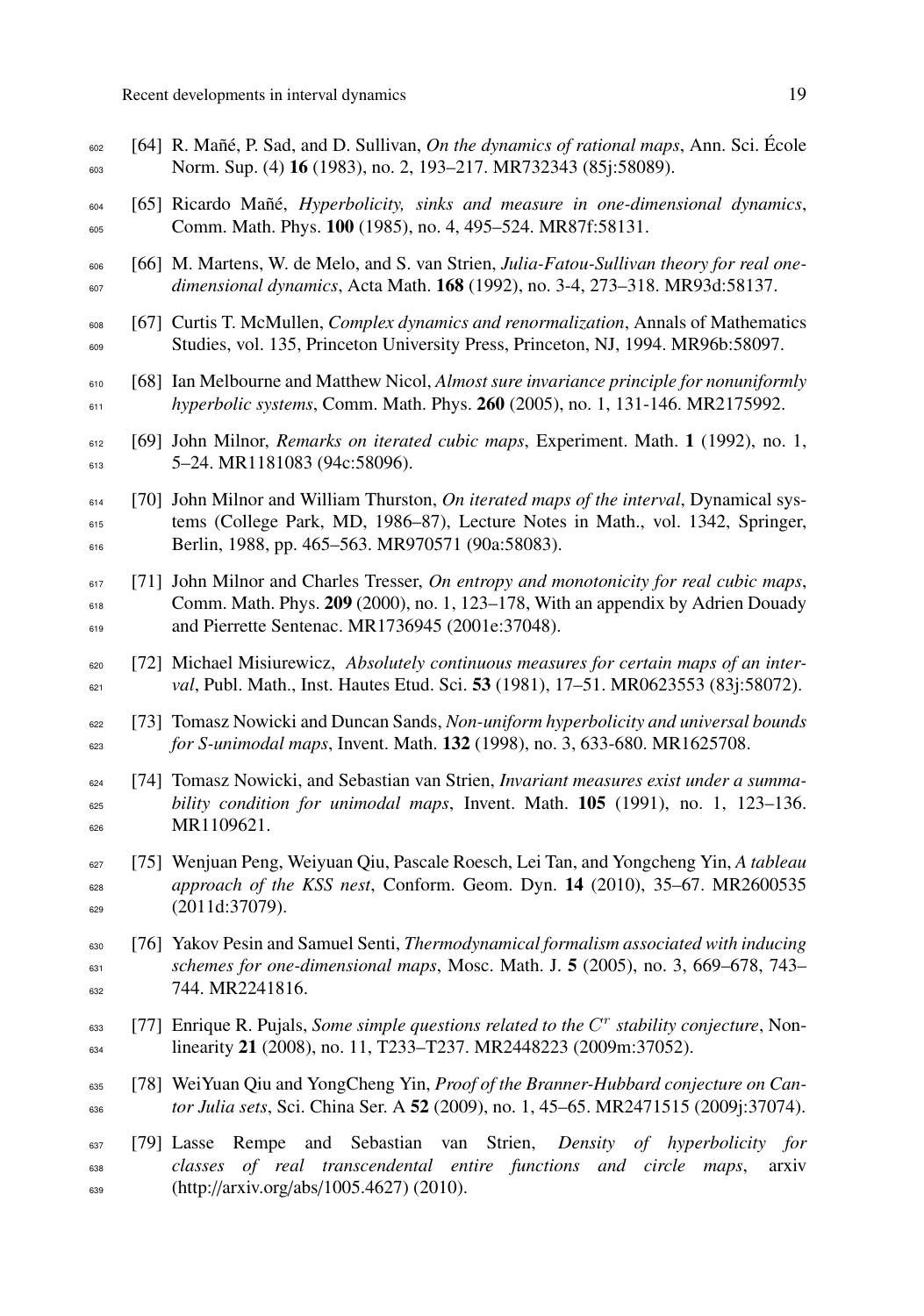- [80] , *Absence of line fields and Mañé's theorem for nonrecurrent transcenden- tal functions*, Trans. Amer. Math. Soc. 363 (2011), no. 1, 203–228. MR2719679 (2011m:37073).
- [81] Feliks Przytycki and Juan Rivera-Letelier, *Statistical properties of topological Collet- Eckmann maps.* Ann. Sci. École Norm. Sup. (4) 40 (2007), no. 1, 135-178. 645 MR2332354.
- [82] , *Nice inducing schemes and the thermodynamics of rational maps*, Comm. 647 Math. Phys. 301 (2011), no. 3, 661-707. MR2784276.
- 648 [83] Feliks Przytycki and Steffen Rohde, *Rigidity of holomorphic Collet-Eckmann re-pellers* Ark. Mat. 37 (1999), 357–371. MR1714763.
- [84] Juan Rivera-Letelier, *A connecting lemma for rational maps satisfying a no-growth condition*, Ergodic Theory Dynam. Systems 27 (2007), no. 2, 595–636. MR2308147.
- [85] Juan Rivera-Letelier and Weixiao Shen, *Statistical properties of one-dimensional maps under weak hyperbolicity assumptions*, Preprint 2010 arXiv:1004.0230v2.
- [86] Weixiao Shen, *On the measurable dynamics of real rational functions*, Ergodic The-ory Dynam. Systems 23 (2003), no. 3, 957–983. MR1992673 (2004e:37069).
- $[87]$   $\_\_\_\_\_\_$ , *On the metric properties of multimodal interval maps and*  $C^2$  *density of Axiom A*, Invent. Math 156 (2004), no. 2, 301–403.
- [88] , *On stochastic stability of non-uniformly expanding interval maps*, Proc. Lond. Math. Soc. (3) 107 (2013), no. 5, 1091-1134. MR3126392.
- [89] Weixiao Shen and Sebastian van Strien, *On stochastic stability of expanding circle maps with neutral fixed points*, Dyn. Syst. 28 (2013), no. 3, 423-452. MR3170624.
- [90] Steve Smale, *The mathematics of time*, Springer-Verlag, New York, 1980, Essays on dynamical systems, economic processes, and related topics. MR607330 (83a:01068).
- [91] , *Mathematical problems for the next century*, Mathematics: frontiers and perspectives, Amer. Math. Soc., Providence, RI, 2000, pp. 271–294. MR2001i:00003.
- [92] Daniel Smania, *Complex bounds for multimodal maps: bounded combinatorics*, Non-linearity 14 (2001), no. 5, 1311–1330. MR1862823 (2003j:37057).
- <sup>668</sup> [93] \_\_\_\_, *Puzzle geometry and rigidity: the Fibonacci cycle is hyperbolic*, J. Amer. Math. Soc. 20 (2007), no. 3, 629-673. MR2291915.
- [94] Lei Tan and Yongcheng Yin, *The unicritical Branner-Hubbard conjecture*, Complex dynamics, A. K. Peters, Wellesley, MA, 2009, pp. 215–227. MR2508258.
- [95] Masato Tsujii, *Small random perturbations of one-dimensional dynamical systems and Margulis-Pesin entropy formula*, Random Comput. Dynam. 1 (1992/93), no. 1, 59–89.
- <sup>675</sup> [96] \_\_\_\_, *Positive Lyapunov exponents in families of one-dimensional dynamical sys-tems*, Invent. Math. 111 (1993), no. 1, 113–137. MR1193600.